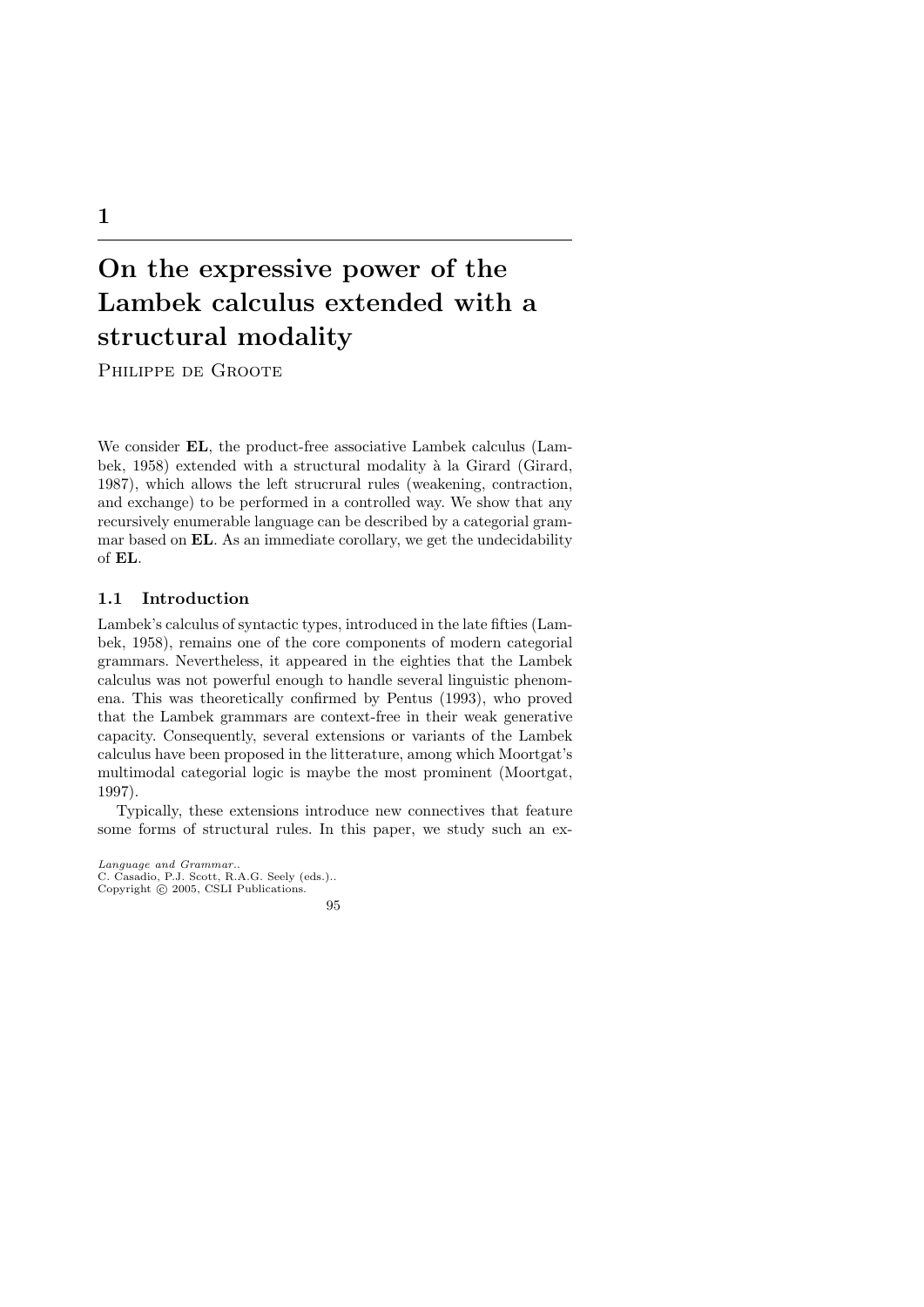tension, which consists of the product-free associative Lambek calculus provided with the *of-course* exponential of linear logic (Girard, 1987). This modal connective allows Gentzen's structural rules (weakening, exchange, and contraction) to be performed. The resulting calculus, which we call **EL**, is such that any recursively enumerable language can be described by an EL-categorial grammar. Consequently, we get that EL is undecidable.

Similar results may be found in the litterature. Lincoln et al. (1992) establish the undecidability of circular multiplicative linear logic extended with the same kind of modality, by encoding semi-thue systems in a straightforward way. Nevertheless, this encoding makes an essential use of the non-commutative product. Consequently, our result is a refinement of theirs since we are working in a product-free calculus. Buszkowski (1982) shows that the product-free Lambek calculus provided with proper axioms allows any recursively enumerable language to be described. This result may be considered equivalent to ours (using the generalised cut elimination theorem of Lincoln et al. (1992)). However, our proof is much simpler than Buszkowski's because the encoding we use is a substantial simplification of his (where Buszkowski uses  $3q^3n^5 + q^3n^4 + (2q^3 + 3q^2)n^3 + 4q^2n^2 + p$  proper axioms, we use  $2n + p + q$  modal formulas—for *n*, *p*, *q* being constants characterising the size of the initial phrase structure grammar to be encoded). In addition, we use a transparent semantic argument in order to establish the faithfulness of our encoding while both Lincoln et al. (1992) and Buszkowski (1982) use proof-theoretic machinery.

EL may be easily defined using Moortgat's multimodal categorial logic. Consequently, we also get as a corollary the turing-completeness of multimodal categorial grammars. This result has been independently proved by Carpenter (1999) and Moot (2002). Nevertheless, our result is slightly different from theirs. Indeed, both Carpenter's and Moot's proofs use an unbounded number of modes and structural rules, while only two modes and a finite number of structural rules are needed in order to define EL as a multimodal categorial system.

The paper is organized as follows. Section 2 introduces EL and the notion of **EL**-grammar. In Section 3, we define a notion of phase semantics for EL, and we prove its soundness in Section 4. In Section 5 we show how to encode any phrase structure grammar as an EL-grammar. Finally, in Section 6, we prove the faithfulness of this encoding by means of the notion of phase semantics developed in Section 3.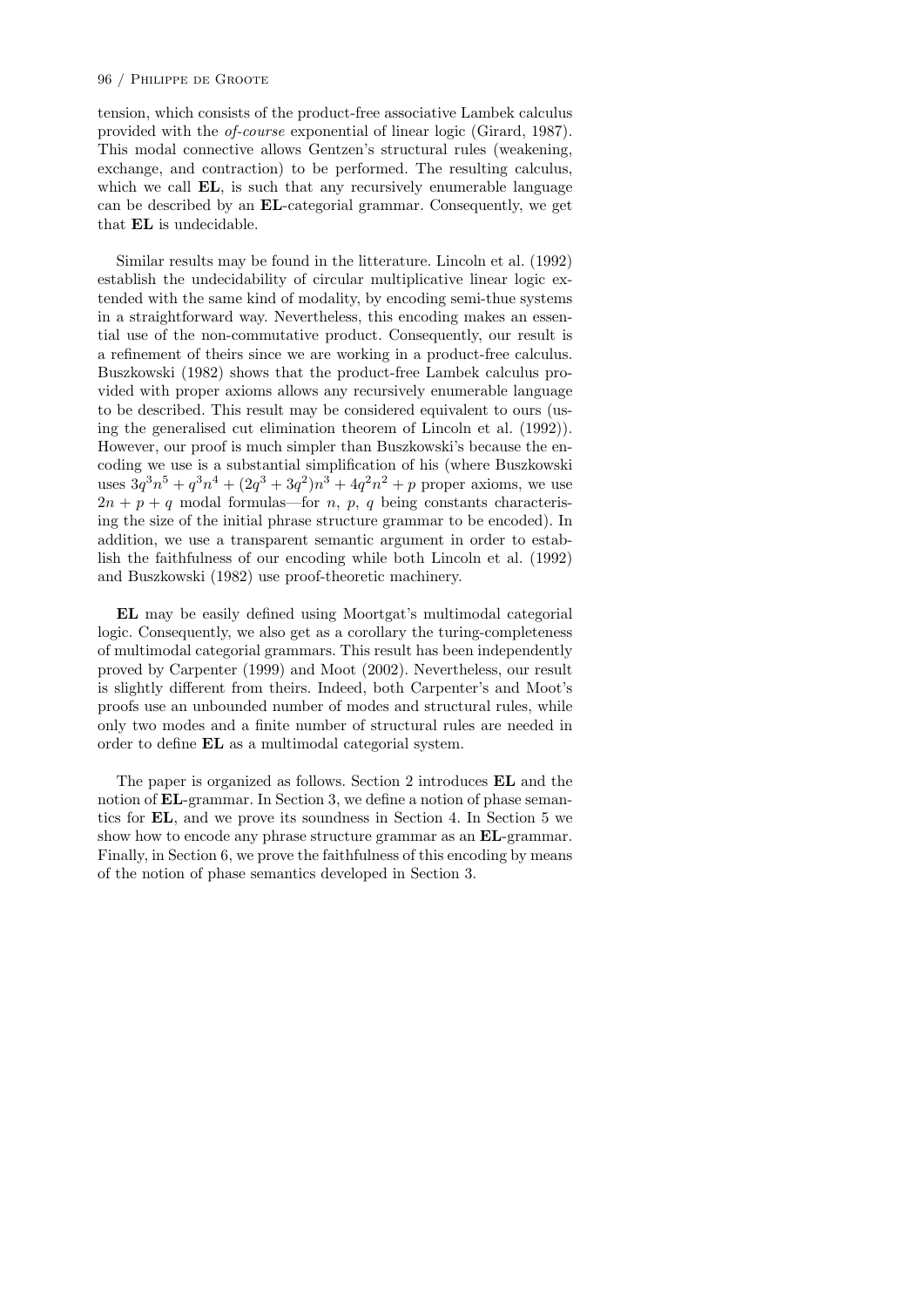#### 1.2 Lambek calculus and categorial grammars

This section introduces the notion of EL-grammar, which is a form of categorial grammars based on an extension of the associative Lambek calculus (Lambek, 1958). This extension, which we call EL (for *Exponential Lambek calculus*), amounts to the product-free associative Lambek calculus provided with a modality that enables the structural rules of weakening, contraction, and exchange.

Let *A* be a set of atomic formulas. The formulas of **EL**, built upon the set  $A$ , obey the following syntax:

$$
\mathcal{F} \ ::= \ \mathcal{A} \ | \ \mathcal{F} \setminus \mathcal{F} \ | \ \mathcal{F}/\mathcal{F} \ | \ \mathsf{I}\mathcal{F}
$$

The formulas of of the form  $A \ B$  correspond to direct implications (i.e., *A implies B*), and the formulas of the form *A/B* to retro-implication (i.e., *A is implied by B*). The formulas of the form !*A* are called exponential formulas. We let Roman uppercase letters range over formulas, and Greek uppercase letters over sequences of formulas. Given a set of atomic formulas  $A$ , We write  $\mathcal{F}_A$  to denote the set of formulas built upon *A*. The elements of *F<sup>A</sup>* will also be called *types* or *syntactic categories* in order to stress the proof-theoretic or the categorial nature of EL.

The deduction relation of EL is specified by means of the following intutionistic sequent calculus.

#### Identity rules

$$
A \vdash A \quad \text{(ident)} \qquad \frac{\Gamma \vdash A \quad \Delta_1, A, \Delta_2 \vdash B}{\Delta_1, \Gamma, \Delta_2 \vdash B} \quad \text{(cut)}
$$

Logical rules

$$
\frac{\Gamma \vdash A \ \Delta_1, B, \Delta_2 \vdash C}{\Delta_1, \Gamma, A \setminus B, \Delta_2 \vdash C} \quad (\text{left}) \qquad \frac{A, \Gamma \vdash B}{\Gamma \vdash A \setminus B} \quad (\text{right})
$$

$$
\frac{\Gamma \vdash A \quad \Delta_1, B, \Delta_2 \vdash C}{\Delta_1, B/A, \Gamma, \Delta_2 \vdash C} \quad \text{(/ left)} \qquad \frac{\Gamma, A \vdash B}{\Gamma \vdash B/A} \quad \text{(/ right)}
$$

| $\Gamma, A, \Delta \vdash B$ |            | $!\Gamma \vdash A$                      |                    |
|------------------------------|------------|-----------------------------------------|--------------------|
| $\Gamma, A, \Delta \vdash B$ | $(!$ left) | $\overline{\text{IF} \vdash \text{IA}}$ | $(!\text{ right})$ |
|                              |            |                                         |                    |

where, in Rule  $(1 \text{ right})$ ,  $I\Gamma$  stands for a sequence of exponential formulas.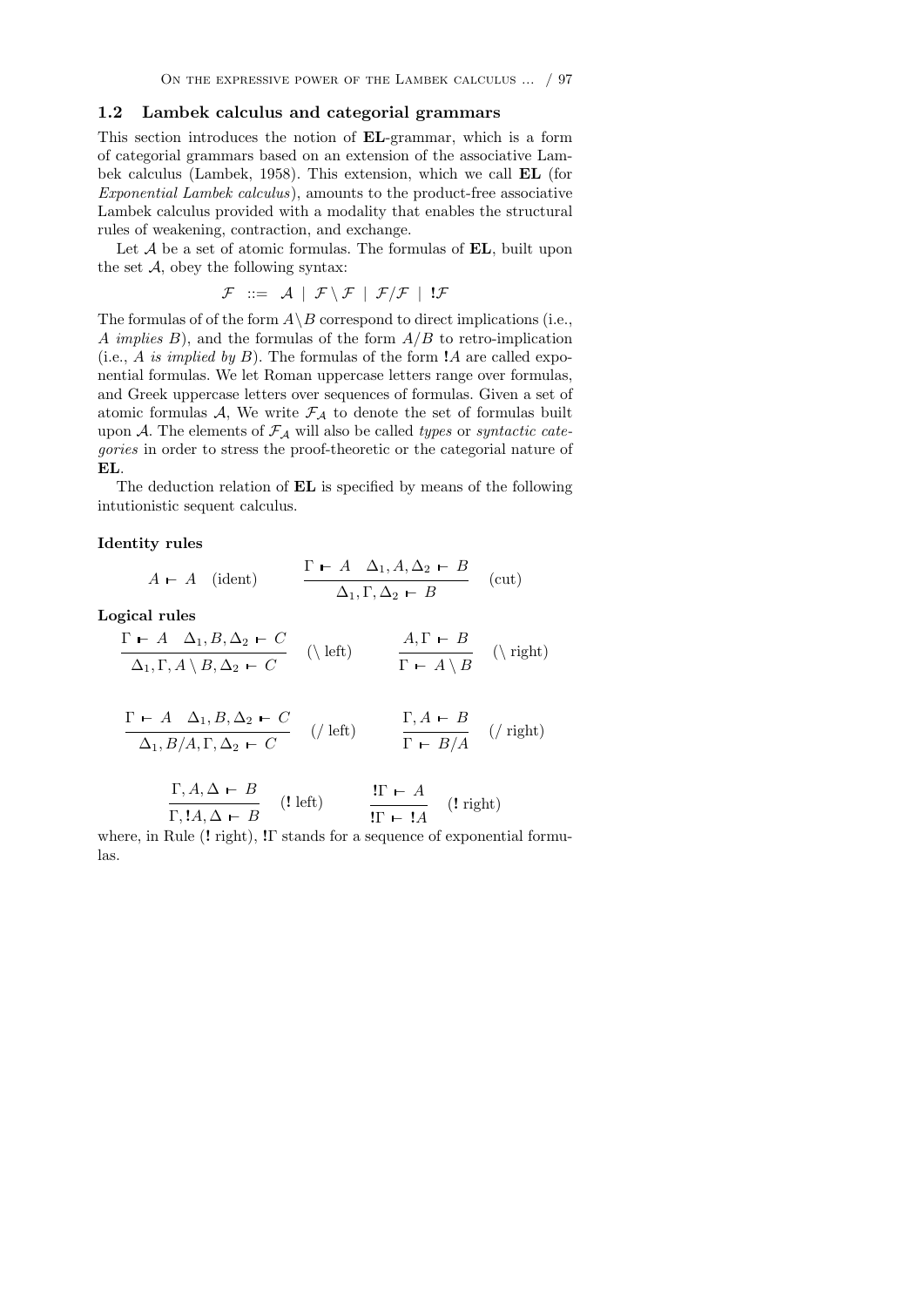Structural rules

$$
\frac{\Gamma \vdash B}{!A, \Gamma \vdash B}
$$
 (weakening) 
$$
\frac{!A, !A, \Gamma \vdash B}{!A, \Gamma \vdash B}
$$
 (contraction)

$$
\frac{\Gamma, B, \mathbf{1}A, \Delta \vdash C}{\Gamma, \mathbf{1}A, B, \Delta \vdash C} \quad (\text{exchange}_1) \qquad \frac{\Gamma, \mathbf{1}B, A, \Delta \vdash C}{\Gamma, A, \mathbf{1}B, \Delta \vdash C} \quad (\text{exchange}_2)
$$

When a sequent  $\Gamma$   $\vdash$  *A* is derivable according to the above sequent calculus, we write

$$
\vdash (\Gamma \vdash A).
$$

We end this section by giving the definition of an **EL**-grammar.

**Definition 1** An EL-grammar  $G = \langle \Sigma, \mathcal{A}, \mathcal{L}, \mathcal{S} \rangle$  is a quadruple where:

- 1.  $\Sigma$  is a finite set of terminal symbols;
- 2. *A* is a finite set of atomic types;
- 3.  $\mathcal{L} : \Sigma \longrightarrow 2^{\mathcal{F}_{\mathcal{A}}}$  is a *lexicon* that assigns to each terminal symbol a finite set of types built upon *A*;
- 4.  $S \in \mathcal{F}_\mathcal{A}$  is a distinguished type, called the *initial type* of the grammar.

A word  $a_0a_1 \ldots a_n \in \Sigma^*$  belongs to the language generated by *G* if and only if there exist  $A_0 \in \mathcal{L}(a_0), A_1 \in \mathcal{L}(a_1), \ldots, A_n \in \mathcal{L}(a_n)$  such that

 $\vdash (A_0, A_1, \ldots, A_n \vdash S).$ 

# 1.3 Phase semantics

EL may be studied as a pure logical system. In particular, one may provide mathematical semantics for it. This is the purpose of this section, where we define a notion of model for EL by adapting Girard's phase semantics (Girard, 1987). We first define a notion of phase space.

**Definition 2** (Phase space) A phase space  $P = \langle M, \cdot, 1, \mathcal{F} \rangle$  is a structure such that:

- 1.  $\langle M, \cdot, 1 \rangle$  is a monoid;
- 2. *F*, which is called the set of facts, is a set of subsets of *M*;
- 3. the set of facts  $\mathcal F$  is closed by arbitrary intersection;
- 4.  $M \in \mathcal{F}$ ;
- 5.  $\forall a \in M, \forall F \in \mathcal{F}$ .
	- (a)  $\exists G \in \mathcal{F}, \forall b \in M, a \cdot b \in F$  iff  $b \in G$ ,
	- (b)  $\exists G \in \mathcal{F}, \forall b \in M, b \cdot a \in F$  iff  $b \in G$ .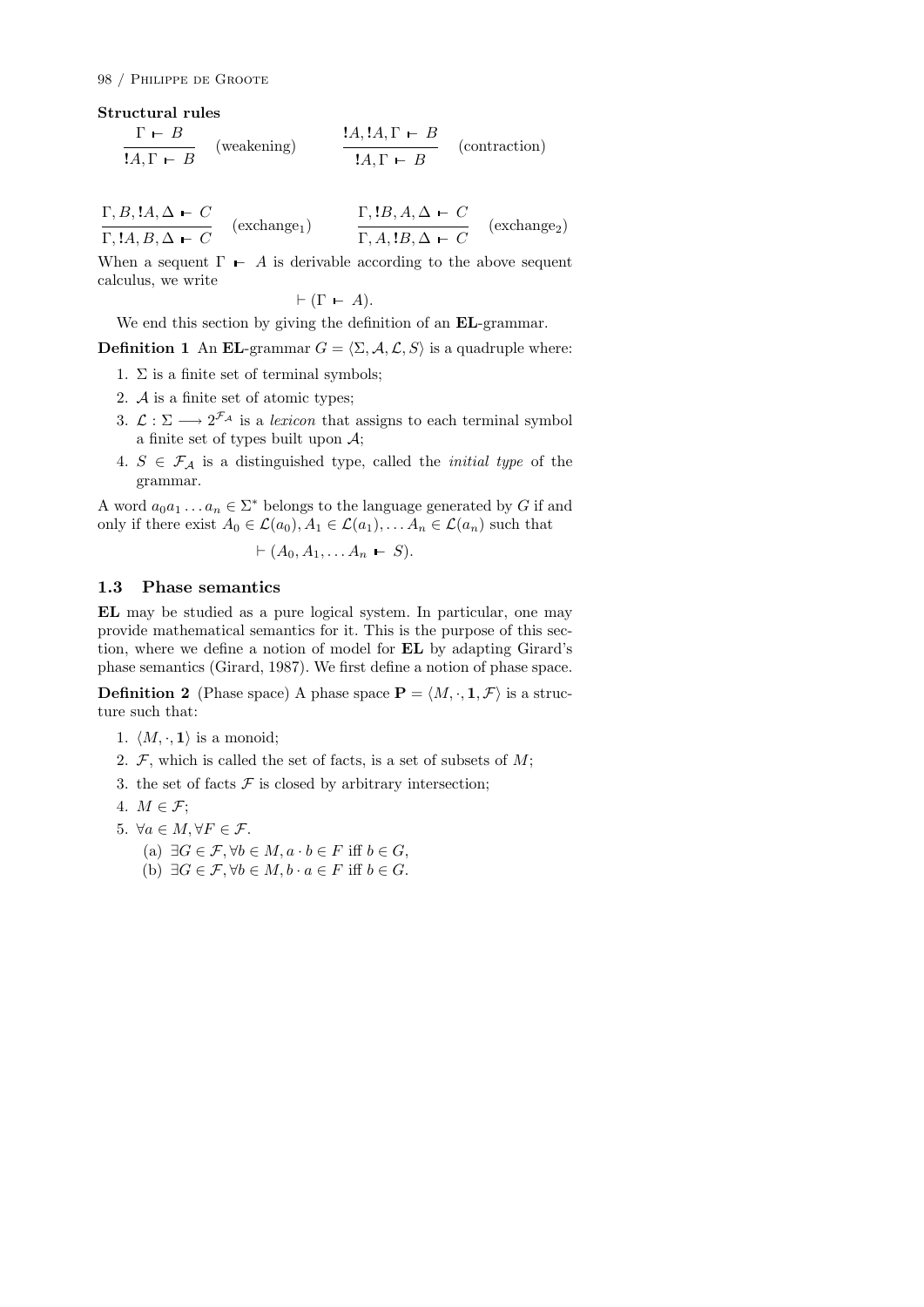EL being an intuitionistic system, the above definition is inspired by Okada's notion of an intutionistic phase space (Okada, 1999). The main difference is that we do not require  $M$  to be a *commutative* monoid because EL is a non-commutative system.

Phase semantics interpret the formulas as subsets of *M*, or more precisely, as facts. The next definition introduces several operations on subsets of *M*, which will be useful when defining the interpretation of the formulas.

**Definition 3** (Operations on subsets of *M*) Let  $P = \langle M, \cdot, 1, \mathcal{F} \rangle$  be a phase space. Let  $A, B \subset M$ . We define the following operations:

- 1.  $A \cdot B = \{x \in M \mid \exists a \in A, \exists b \in B, x = a \cdot b\};$
- 2.  $A \to B = \{x \in M \mid \forall a \in A, a \cdot x \in B\};$
- 3.  $B \leftarrow A = \{x \in M \, | \, \forall a \in A, x \cdot a \in B\};$
- 4.  $C_{\mathcal{F}}A = \bigcap \{ F \in \mathcal{F} \mid A \subset F \}.$

The next two lemmas establish properties of the above operations.

**Lemma 1** Let  $P = \langle M, \cdot, 1, \mathcal{F} \rangle$  be a phase space and  $A, B, C, D \subset M$ .

- *1.*  $A \cdot B \subset C$  *if and only if*  $B \subset (A \rightarrow C)$ *.*
- 2.  $A \cdot B \subset C$  *if and only if*  $A \subset (C \leftarrow B)$ *.*
- *3.* if  $A \subset C$  and  $B \subset D$  then  $(A \cdot B) \subset (C \cdot D)$ .
- $\mathcal{A} \cdot A \in \mathcal{F}$  *if and only if*  $C_{\mathcal{F}} A \subset A$ *.*

*Proof*.

- 1.  $A \cdot B \subset C$  if and only if  $\forall b \in B$ ,  $\forall a \in A$ ,  $a \cdot b \in C$  if and only if  $\forall b \in B, b \in (A \rightarrow C)$  if and only if if  $B \subset (A \rightarrow C)$ .
- 2. The proof is similar to the one of Property 1.
- 3. Suppose that  $\forall a \in A, a \in C$  and that  $\forall b \in B, b \in D$ . Obviously,  $\forall a \in A, \forall b \in B, a \cdot b \in C \cdot D.$
- 4. If  $A \in \mathcal{F}$ , it is obvious that  $C_{\mathcal{F}}A = A$ . Conversely, it is immediate that  $C_{\mathcal{F}}A \subset A$  implies  $C_{\mathcal{F}}A = A$ . But then, since  $\mathcal F$  is closed by arbitrary intersection, we have  $A \in \mathcal{F}$ .

 $\Box$ 

**Lemma 2** Let  $P = \langle M, \cdot, 1, \mathcal{F} \rangle$  be a phase space. If  $A \subset M$ , and  $F \in \mathcal{F}$ *then:*

- *1.*  $(A \rightarrow F) \in \mathcal{F}$ ;
- 2.  $(F \leftarrow A) \in \mathcal{F}$ .

*Proof*. We prove Property 1, the proof of Property 2 being similar.

By Lemma 1, Property 4, we have to show that  $C_{\mathcal{F}}(A \to F) \subset (A \to$ *F*). Suppose that  $x \in C_{\mathcal{F}}(A \to F)$  or, equivalently, suppose that: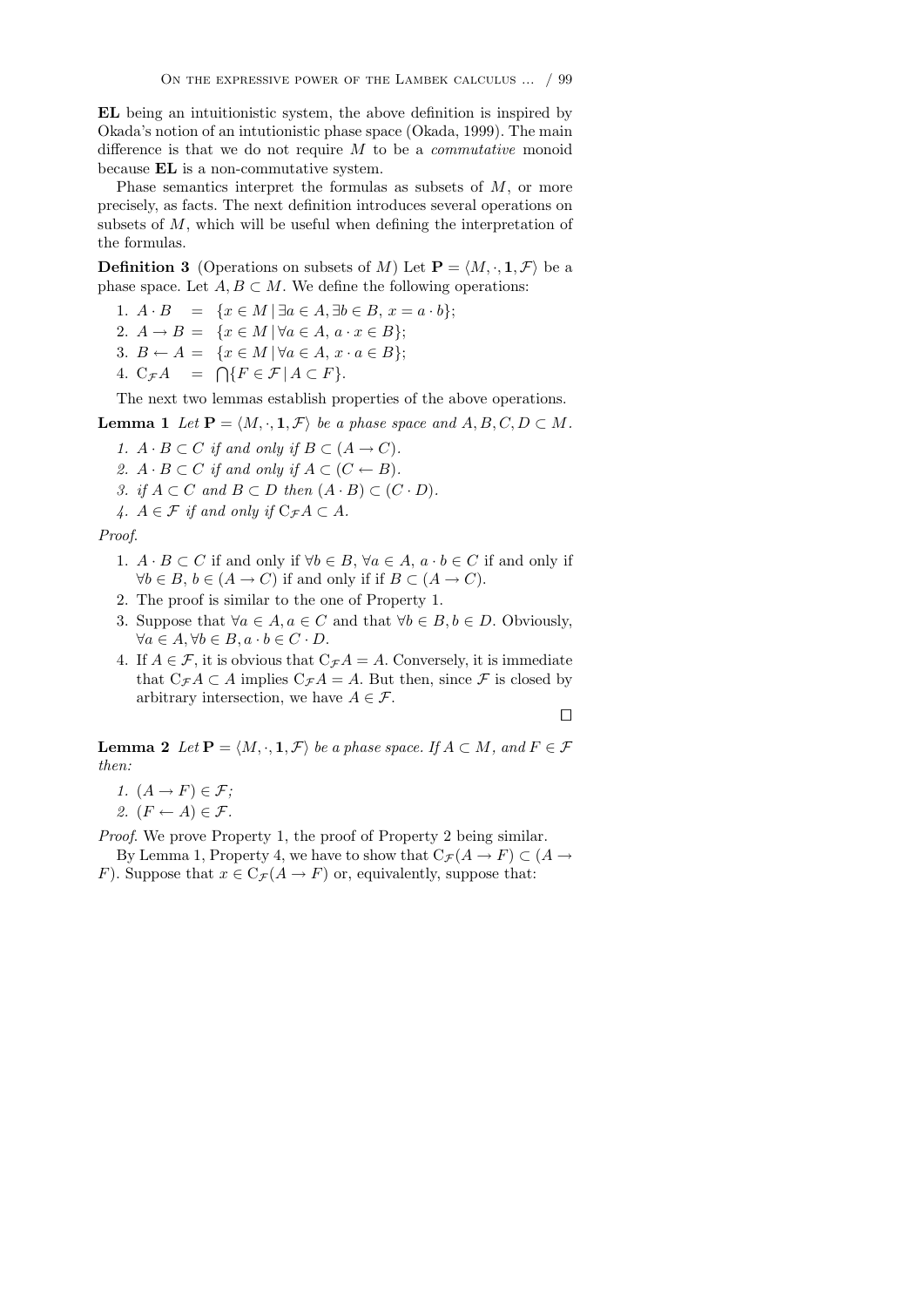100 / Philippe de Groote

$$
\forall H \in \mathcal{F}, \text{ if } (A \to F) \subset H \text{ then } x \in H \tag{a}
$$

Suppose also that  $a \in A$ , we have to show that  $a \cdot x \in F$ . Now, by Condition 5.a in Definition 2, there exists  $G \in \mathcal{F}$  such that:

$$
\forall y \in M, a \cdot y \in F \text{ iff } y \in G \tag{b}
$$

By instantiating *H* with *G* in (a), we obtain:

if 
$$
(A \to F) \subset G
$$
 then  $x \in G$ 

Then, using (b), we obtain:

$$
\hbox{if }(A\to F)\subset G \hbox{ then } a\cdot x\in F,
$$

and it remains to show that  $(A \to F) \subset G$ . To this end, suppose that  $z \in (A \rightarrow F)$ , i.e.,  $\forall a' \in A$ ,  $a' \cdot z \in F$ . Since  $a \in A$ , we have that  $a \cdot z \in F$ . Then, by (b), we have that  $z \in G$ .  $a \cdot z \in F$ . Then, by (b), we have that  $z \in G$ .

The next lemma shows that  $C_{\mathcal{F}}$  is a monoidal closure operator.

**Lemma 3** Let  $P = \langle M, \cdot, 1, \mathcal{F} \rangle$  be a phase space. If  $A, B \subset M$  then:

- $1. A \subset C_{\mathcal{F}} A$ *;*
- 2. if  $A \subset B$  then  $C_{\mathcal{F}}A \subset C_{\mathcal{F}}B$ ;
- *3.*  $C_{\mathcal{F}}C_{\mathcal{F}}A \subset C_{\mathcal{F}}A$ ;
- $\mathcal{A}$ *.*  $(C_{\mathcal{F}}A \cdot C_{\mathcal{F}}B) \subset C_{\mathcal{F}}(A \cdot B)$ *.*

*Proof*. Properties 1 to 3 are straightforward. Consequently, we only give the proof of Property 4.

By Property 1, we have that  $(A \cdot B) \subset C_{\mathcal{F}}(A \cdot B)$ . Then, by Property 1 of Lemma 1, we have that  $B \subset (A \to C_{\mathcal{F}}(A \cdot B))$  and, using Property 2 of the present lemma, we obtain that  $C_{\mathcal{F}}B \subset C_{\mathcal{F}}(A \to C_{\mathcal{F}}(A \cdot B))$ . Now, by Lemma 2,  $(A \to C_{\mathcal{F}}(A \cdot B))$  is a fact and, consequently,  $C_{\mathcal{F}}(A \to$  $C_{\mathcal{F}}(A \cdot B)$  =  $(A \rightarrow C_{\mathcal{F}}(A \cdot B))$ . This implies that  $C_{\mathcal{F}}B \subset (A \rightarrow B)$  $C_{\mathcal{F}}(A \cdot B)$ ). Then, using again Property 1 of Lemma 1, we obtain  $(A \cdot B)$  $C_{\mathcal{F}}B$ )  $\subset C_{\mathcal{F}}(A \cdot B)$ . From this, by a similar reasoning (using Property 2 of Lemma 1), we obtain that  $(C_{\mathcal{F}}A \cdot C_{\mathcal{F}}B) \subset C_{\mathcal{F}}(A \cdot B)$ . of Lemma 1), we obtain that  $(C_{\mathcal{F}}A \cdot C_{\mathcal{F}}B) \subset C_{\mathcal{F}}(A \cdot B)$ .

As a consequence of Property 4, we have that  $C_{\mathcal{F}}(C_{\mathcal{F}}A \cdot C_{\mathcal{F}}B)$  $C_{\mathcal{F}}(C_{\mathcal{F}}A \cdot B) = C_{\mathcal{F}}(A \cdot C_{\mathcal{F}}B) = C_{\mathcal{F}}(A \cdot B)$ . Then, it is easy to show that  $C_{\mathcal{F}}(C_{\mathcal{F}}(A \cdot B) \cdot C) = C_{\mathcal{F}}(A \cdot C_{\mathcal{F}}(B \cdot C))$ . This establishes that the interpretation of an antecedent, which is given in the next definition, is invariant under the associativity of ",".

Let  $P = \langle M, \cdot, 1, \mathcal{F} \rangle$  be a phase space, and consider the set

$$
J = \{ j \in \mathcal{C}_{\mathcal{F}}\{\mathbf{1}\} \mid j \cdot j = j \text{ and } \forall a \in M, j \cdot a = a \cdot j \}.
$$

*J* is a submonoid of *M*. Indeed it is easy to prove that  $1 \in J$  and  $\forall a, b \in J, a \cdot b \in J$ . Let K be some submonoid of J. The structure  $\langle M, \cdot, \mathbf{1}, \mathcal{F}, K \rangle$  is called an enriched phase space.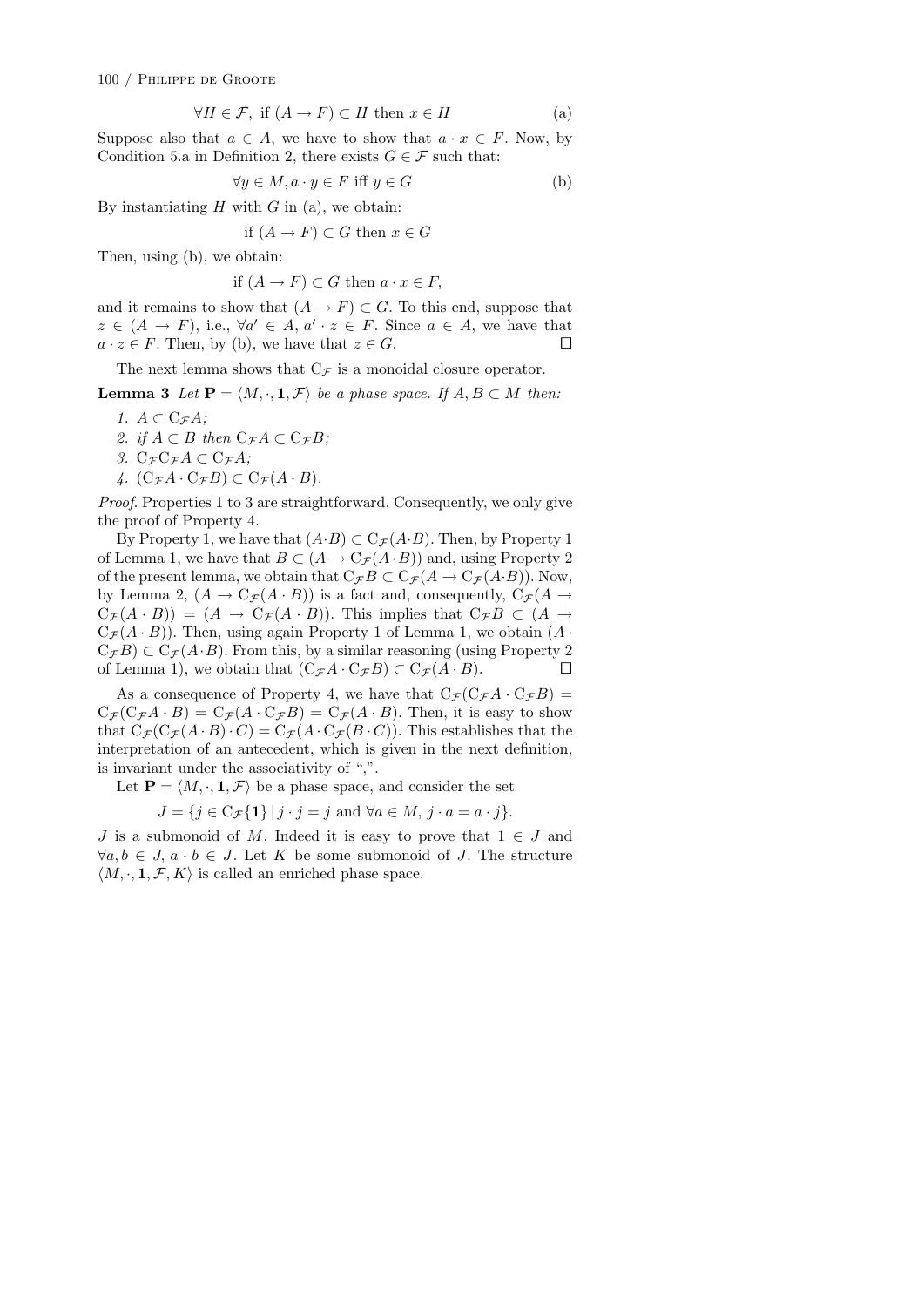**Definition 4** (Interpretation) Let  $P = \langle M, \cdot, 1, \mathcal{F}, K \rangle$  be an enriched phase space. Let  $\eta : A \longrightarrow \mathcal{F}$  be a valuation that assigns a fact to each atomic formula. The interpereation  $\llbracket A \rrbracket \eta$  of a formula *A* is inductively defined as follows:

1.  $[[a]]\eta = \eta(a);$ 2.  $\llbracket A \setminus B \rrbracket \eta = \llbracket A \rrbracket \eta \to \llbracket B \rrbracket \eta;$ <br>3.  $\llbracket A/B \rrbracket \eta = \llbracket A \rrbracket \eta \leftarrow \llbracket B \rrbracket \eta;$ 3.  $\llbracket A/B \rrbracket \eta = \llbracket A \rrbracket \eta \leftarrow \llbracket B \rrbracket \eta;$ <br>4.  $\llbracket !A \rrbracket \eta = C_{\mathcal{F}}(\llbracket A \rrbracket \eta \cap K)$  $= C_{\mathcal{F}}(\llbracket A \rrbracket \eta \cap K).$ 

The interpereation  $\mathbb{I}\Gamma\mathbb{I}\eta$  of an antecedent  $\Gamma$  is defined similarly:

1.  $[\![\Gamma]\!] \eta$  =  $C_{\mathcal{F}}\{\mathbf{1}\}$  when  $\Gamma$  is empty;<br>2.  $[\![\Gamma, A]\!] \eta$  =  $C_{\mathcal{F}}([\![\Gamma]\!] \eta \cdot [\![A]\!] \eta)$ .

 $= C_{\mathcal{F}}(\llbracket \Gamma \rrbracket \eta \cdot \llbracket A \rrbracket \eta).$ 

Lemma 2 ensures that the above definition is such that any formula is interpreted as a fact.

The notion of a valid sequent is as usual. We spell out the definition for the sake of completeness.

**Definition 5** (Validity) Let  $P = \langle M, \cdot, 1, \mathcal{F}, K \rangle$  be an enriched phase space, and let  $\eta : A \longrightarrow \mathcal{F}$  be a valuation.

- 1.  $P, \eta \models (\Gamma \vdash A)$  if and only if  $[\![\Gamma]\!] \eta \subset [\![A]\!] \eta$ . ( $\eta$  satifies the sequent  $\Gamma$  – *A* in **P**.)
- 2.  $P \models (\Gamma \vdash A)$  if and only  $P, \rho \models (\Gamma \vdash A)$  for any valuation  $\rho$ . (The sequent  $\Gamma$  *- A* is valid in **P**.)
- 3.  $\models$  ( $\Gamma \vdash A$ ) if and only  $\mathbf{Q} \models (\Gamma \vdash A)$  for any enriched phase space **Q**. (The sequent  $\Gamma \vdash A$  is valid.)

## 1.4 Soundness

In this section we prove the soundness of EL with respect to the semantics given by Definition 5.

We first establish some easy properties of the interpretation.

## Lemma 4 *The following properties hold:*

*1.* if  $\[\Gamma_1\]\eta \subset \[\Gamma_2\]\eta$  then  $\[\Delta_1, \Gamma_1, \Delta_2\]\eta \subset \[\Delta_1, \Gamma_2, \Delta_2\]\eta$ .  $2. \ \llbracket A, A \setminus B \rrbracket \eta \subset \llbracket B \rrbracket \eta.$  $3. \quad [A/B, B]$  $\eta \subset [A]$  $\eta$ .  $\downarrow$ .  $\llbracket !A \rrbracket \eta \subset \llbracket A \rrbracket \eta$ . *5.*  $[[!A, \Gamma]]\eta \subset [[\Gamma]\eta]$ . *6.*  $[[!A]]\eta \subset [[!A, !A]]\eta$ . *7.*  $[[!A, B]]\eta = [[B, !A]]\eta$ . *Proof*.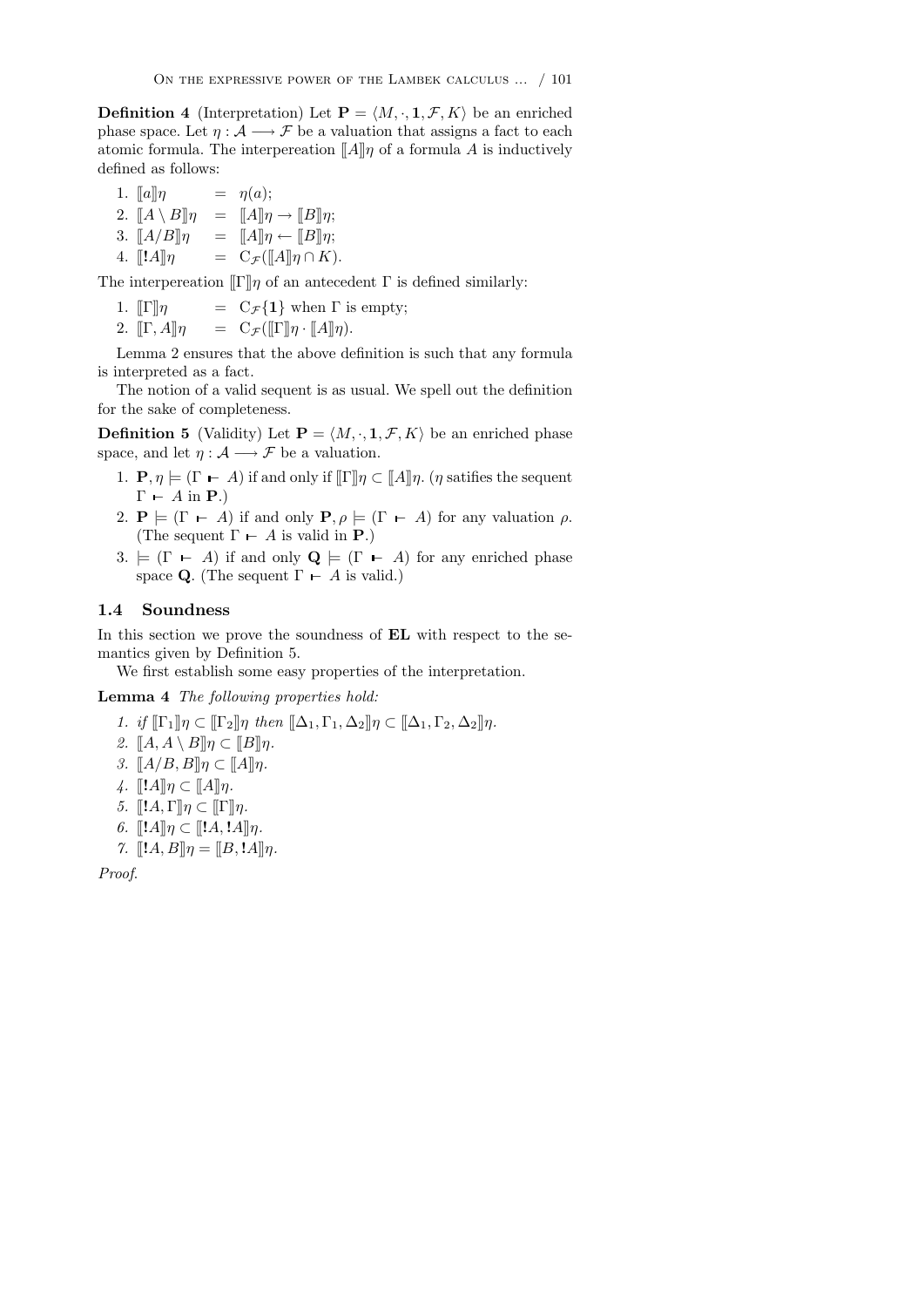- 1. By Lemma 1, Property 3, and Lemma 3, Property 2.
- 2. By Lemma 1, Property 1, we have  $[[A]]\eta \cdot ([[A]]\eta \rightarrow B] \eta$   $\subset [[B]]\eta$ . Then we are done, by Lemma 3, Property 2, and Lemma 1, Property 4.
- 3. Similarly to the previous property, using Lemma 1, Property 2.
- 4. We have  $\llbracket A \rrbracket \eta \cap K \subset \llbracket A \rrbracket \eta$ . We conclude by Lemma 3, Property 2, and Lemma 1, Property 4.
- 5. Since  $K \subset C_{\mathcal{F}}\{1\}$ , we have  $\llbracket A \rrbracket \eta \cap K \subset C_{\mathcal{F}}\{1\}$ . Then, by Lemma 3, Properties 2 and 3,  $\llbracket A \rrbracket \eta \subset C_{\mathcal{F}}\{1\}$ . By Lemma 1, Property 3,  $[[!A]]\eta \cdot [[\Gamma]]\eta \subset C_{\mathcal{F}}\{1\} \cdot [[\Gamma]]\eta$ , which implies, by Lemma 3, Property 2,  $[[!A,\Gamma]]\eta \subset C_{\mathcal{F}}(C_{\mathcal{F}}\{1\} \cdot [[\Gamma]]\eta)$ . Hence, by Lemma 3, Property 4,  $[[!A,\overline{\Gamma}]\eta \subset C_{\mathcal{F}}({1}) \cdot [[\overline{\Gamma}]\eta)$ , which implies  $[[!A,\Gamma]\]_\eta \subset C_{\mathcal{F}}([\![\Gamma]\!]_\eta)$ . Finally, by Lemma 1, Property 4,  $[[!A,\Gamma]\eta\subset [[\Gamma]\eta)].$
- 6. The elements of *K* being idempotent, we have  $[[A]]\eta \cap K \subset (\llbracket A \rrbracket \eta \cap K)$  $K) \cdot (\llbracket A \rrbracket \eta \cap K)$ . We conclude by Lemma 3, Properties 2 and 4.
- 7. *K* being a submonoid of *J*, by definition of *J*, we have  $(\llbracket A \rrbracket \eta \cap$  $K)$  ·  $[[B]$  $\eta = [[B]]$  $\eta$  ·  $([A]$  $\eta \cap K)$ . Again, we conclude by Lemma 3, Properties 2 and 4.

 $\Box$ 

We now establish the main proposition of this section.

**Proposition 5** (Soundness)  $\vdash (\Gamma \vdash A)$  *implies that*  $\models (\Gamma \vdash A)$ *.* 

*Proof.* Let **P** be some enriched phase space, and let  $\eta$  be some valuation. We prove that  $\llbracket \Gamma \rrbracket \eta \subset \llbracket A \rrbracket \eta$  whenever  $\vdash (\Gamma \vdash A)$ . The proof proceeds by induction on the derivation of  $\Gamma \vdash A$ .

(ident). We have  $\llbracket A \rrbracket \eta \subset \llbracket A \rrbracket \eta$ .

(cut). By induction hypothesis, using Lemma 4, Property 1.

(*\* left). By induction hypothesis, using Lemma 4, Properties 2 and 1.

 $(\nabla \text{ right})$ . By induction hypothesis, we have  $[[A,\Gamma]]\eta \subset [[B]]\eta$ . Now, suppose  $x \in [\![\Gamma]\!] \eta$ . For all  $a \in [\![A]\!] \eta$ ,  $a \cdot x \in [\![A]\!] \eta \cdot [\![\Gamma]\!] \eta$ . This implies, by Lemma 3, Property 1,  $a \cdot x \in [A,\Gamma]\eta$ . Then, using the induction hypothesis,  $a \cdot x \in [B]$ , which implies  $x \in [A \setminus B]$ .

(*/* left). By induction hypothesis, using Lemma 4, Properties 3 and 1.

(*/* right). Similarly to (*\* right).

(! left). By induction hypothesis, using Lemma 4, Properties 4 and 1.

(! right). By induction hypothesis, we have  $[[!A_1, \ldots, !A_n]]\eta \subset [[A]]\eta$ . This implies, by Lemma 3, Properties 1 and 4,  $(\llbracket A_1 \rrbracket \eta \cap K) \cdots (\llbracket A_n \rrbracket \eta \cap K)$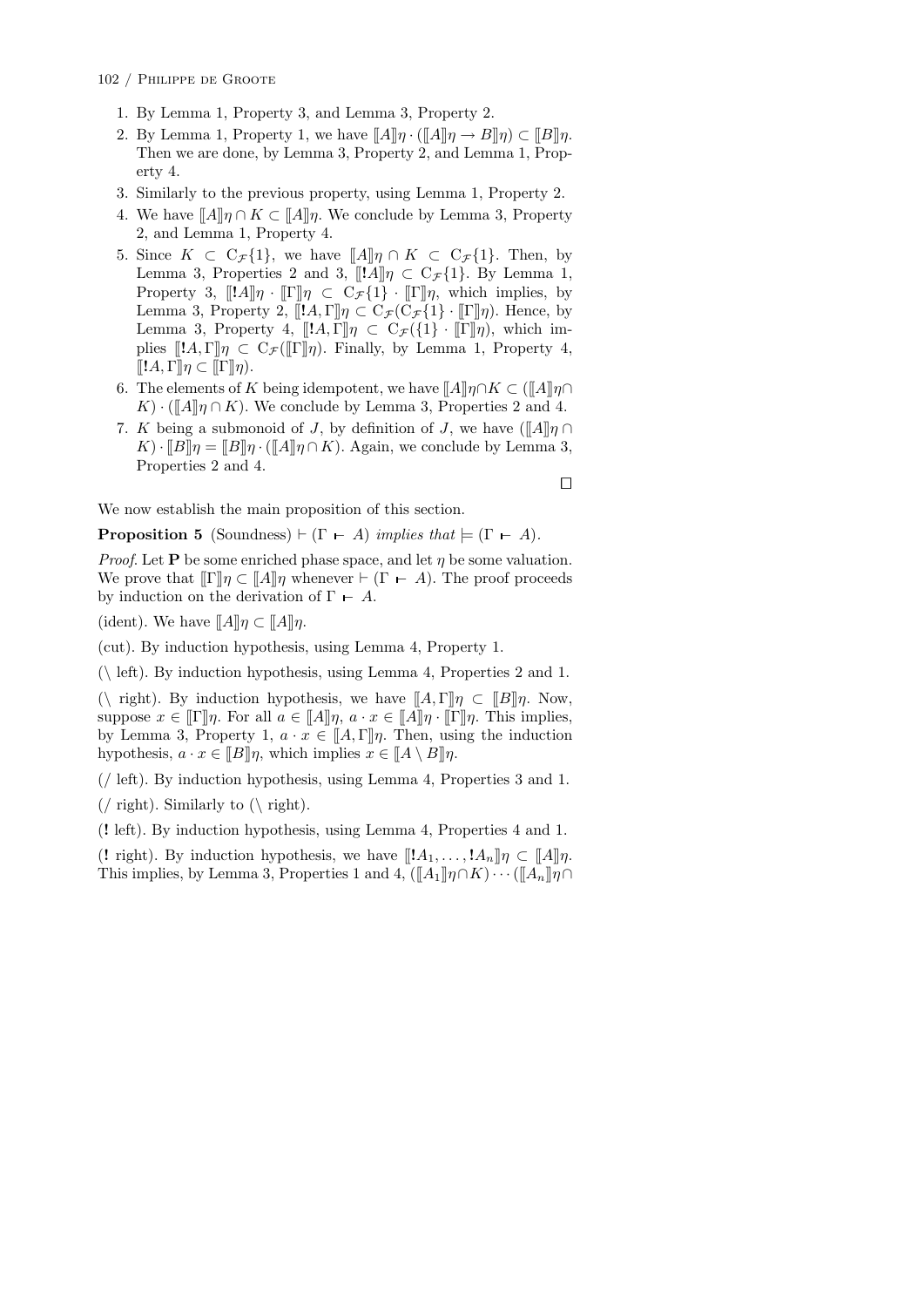$K \subset \llbracket A \rrbracket n$ . On the other hand, *K* being a submomoid, we have  $(\llbracket A_1 \rrbracket \eta \cap K) \cdots (\llbracket A_n \rrbracket \eta \cap K) \subset K$ . Therefore,  $(\llbracket A_1 \rrbracket \eta \cap K) \cdots (\llbracket A_n \rrbracket \eta \cap K)$  $K \subset \llbracket A \rrbracket \eta \cap K$ . Then, we conclude using Lemma 3, Properties 2 and 4.

(weakening). By induction hypothesis, using Lemma 4, Properties 5 and 1.

(contraction). By induction hypothesis, using Lemma 4, Properties 6 and 1.

 $(Exchange<sub>1</sub>)$ . By induction hypothesis, using Lemma 4, Properties 7 and 1.

 $(Exchange<sub>2</sub>)$ . By induction hypothesis, using Lemma 4, Properties 7 and 1.  $\Box$ 

#### 1.5 Encoding phrase structure grammars in EL

In this section, we show how to transform any phrase structure grammar into a categorial EL-grammar. Then we show the completeness of the encoding in the sense that any word generated by the initial grammar is recognised by the corresponding EL-grammar.

Consider a phrase-structure grammar  $G = \langle N, T, P, S \rangle$  whose production rules have one of the following two forms:

$$
A \to a, \quad \text{for } A \in N, a \in T.
$$
  
\n
$$
\alpha \to \beta, \quad \text{for } \alpha \in N^+, \beta \in (N \setminus \{S\})^*.
$$
\n(1)

where the productions of form (1) induce a one-to-one correspondance between *T* and a subset of *N*.

The fact that *S* may not occur in the righthand sides of the productions of form (2) ensures that the grammar is not *S*-recursive, i.e., there do not exist words  $\alpha$  and  $\beta$  such that  $S \to^* \alpha S \beta$  (but for  $\alpha$  and  $\beta$ both empty). This condtion will be used when proving the faithfulness of our encoding. Clearly, any phrase structure grammar may be easily transformed into another phrase structure grammar obeying the above requirements.

We construct an **EL**-grammar from the given phrase structure grammar as follows. To any production of form  $(1)$ , we associate the type assignment  $(a : A)$ . To any production  $p$  of form  $(2)$ , say,

$$
A_0 \ldots A_n \to B_0 \ldots B_m,
$$

we associate the formula

$$
F_p = \mathbf{!}((S/A_n) \cdots / A_0) \setminus ((S/B_m) \cdots / B_0)).
$$

To each non-terminal symbol  $A \in N \setminus \{S\}$ , we associate a new atomic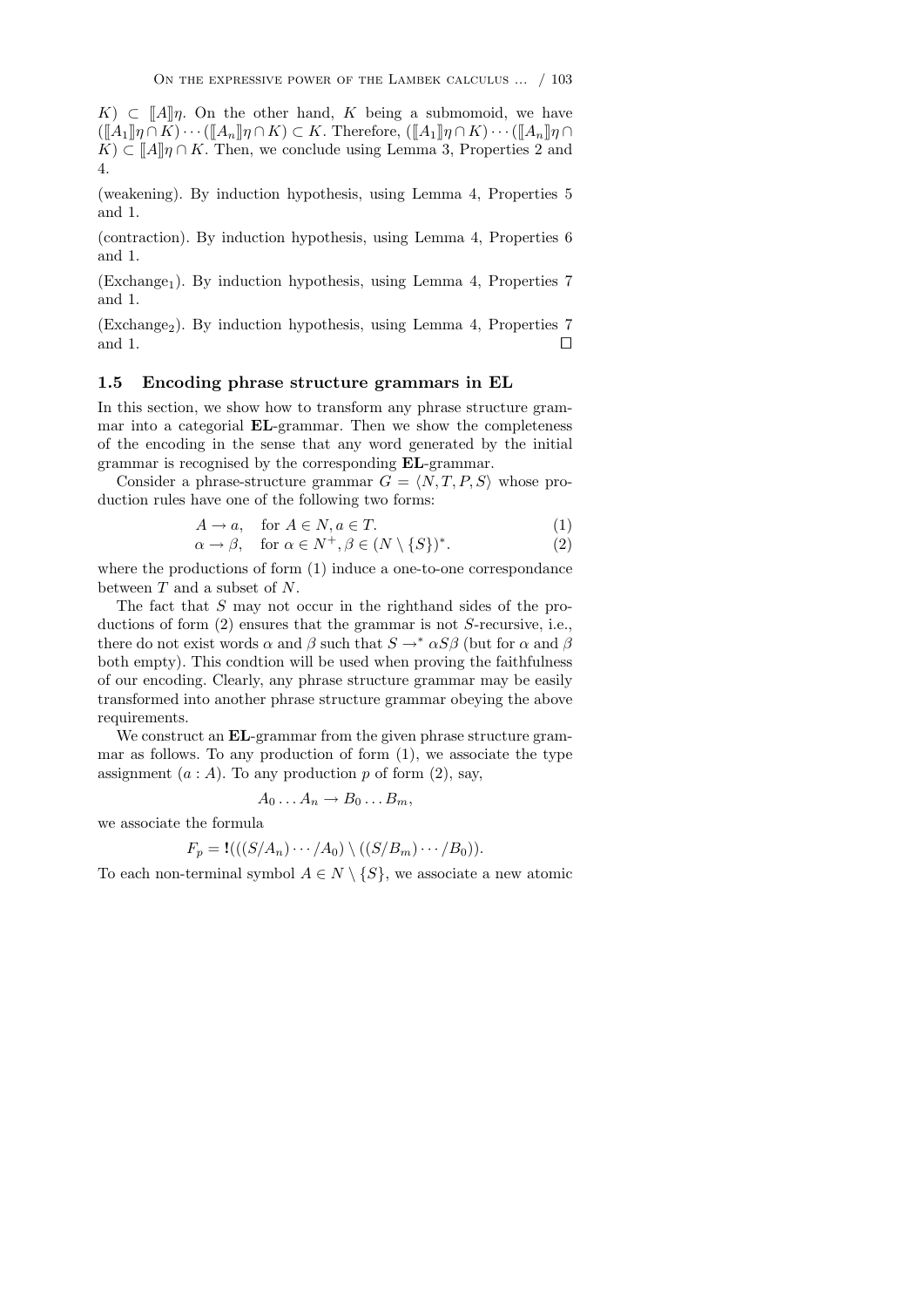symbol  $A^{\bullet}$ —and we use  $N^{\bullet}$  to denote the alphabet made of these new symbols—together with the following two formulas:

$$
F_A^1 = \mathcal{H}((S/A) \setminus (A^{\bullet} \setminus S)), \quad F_A^2 = \mathcal{H}((S/A)/(A^{\bullet} \setminus S)).
$$

Let  $\{p_0, ..., p_{n_P}\}$  be the set of productions of form (2), and let  $N \setminus \{S\}$  =  $\{A_0, ..., A_{n_N}\}$ . We define  $!\Sigma$  to be the sequence of formulas  $F_{p_0}, \dots,$  $F_{p_{n_p}}$ ,  $F_{A_0}^1$ ,  $F_{A_0}^2$ ,  $\cdots$ ,  $F_{A_{n_N}}^1$ ,  $F_{A_{n_N}}^2$ . Finally, we define the vocabulary of the **EL**-grammar to be  $T$  and its set of atomic types to be  $N \cup$ *N•*. Its lexicon is made of the type assignments corresponding to the productions of form (1), and its initial type is  $! \Sigma \setminus S$ .

Using the above definition, we can simulate the rewriting relation of the phrase structure grammar as explained by the two lemmas that follow.

**Lemma 6** If  $! \Sigma, \Gamma, A \vdash S$  then  $! \Sigma, A^{\bullet}, \Gamma \vdash S$ , and conversely.

*Proof*. We prove the first part of the statement, the proof of its converse being similar. Consider the following derivation:

$$
\frac{\sum_{\Gamma} \Gamma, A \vdash S \qquad A^{\bullet} \vdash A^{\bullet} \quad S \vdash S}{\sum_{\Gamma} \Gamma \vdash S/A \qquad A^{\bullet}, A^{\bullet} \setminus S \vdash S}
$$
\n
$$
\frac{A^{\bullet}, \Sigma, \Gamma, (S/A) \setminus (A^{\bullet} \setminus S) \vdash S}{\frac{A^{\bullet}, \Sigma, \Gamma, !((S/A) \setminus (A^{\bullet} \setminus S)) \vdash S}{\prod_{\Gamma} \Sigma, \Gamma \vdash S}} (1)
$$

where  $(1)$  consists of several uses of Rule (exchange<sub>1</sub>) followed by a contraction, and (2) of several uses of Rule (exchange<sub>1</sub>).  $\square$ 

**Lemma 7** Let  $p = A_0 \dots A_n \rightarrow B_0 \dots B_m$  be any production of *form (2). If*  $! \Sigma, \Gamma, A_0, \ldots, A_n, \Delta \vdash S$  *then*  $! \Sigma, \Gamma, B_0, \ldots, B_m, \Delta \vdash S$ *Proof*.

$$
\frac{B_m \leftarrow B_m \quad S \leftarrow S}{S/B_m, B_m \leftarrow S}
$$
\n
$$
\frac{\frac{1}{12} \sum_{i} \Delta^{\bullet}, \Gamma, A_0, \dots, A_n \leftarrow S}{\frac{12} \sum_{i} \Delta^{\bullet}, \Gamma, A_0, \dots, A_n \leftarrow S} \quad (1)
$$
\n
$$
\frac{\frac{1}{12} \sum_{i} \Delta^{\bullet}, \Gamma \leftarrow (S/A_n) \cdots / A_0 \quad (2)}{(S/B_m) \cdots / B_0, B_0, \dots, B_m \leftarrow S}
$$
\n
$$
\frac{\frac{1}{12} \sum_{i} \Delta^{\bullet}, \Gamma, ((S/A_n) \cdots / A_0) \setminus ((S/B_m) \cdots / B_0), B_0, \dots, B_m \leftarrow S}{\frac{12} \sum_{i} \Delta^{\bullet}, \Gamma, \Gamma, \Gamma(((S/A_n) \cdots / A_0) \setminus ((S/B_m) \cdots / B_0)), B_0, \dots, B_m \leftarrow S}{\frac{12} \sum_{i} \Delta^{\bullet}, \Gamma, B_0, \dots, B_m \leftarrow S} \quad (3)
$$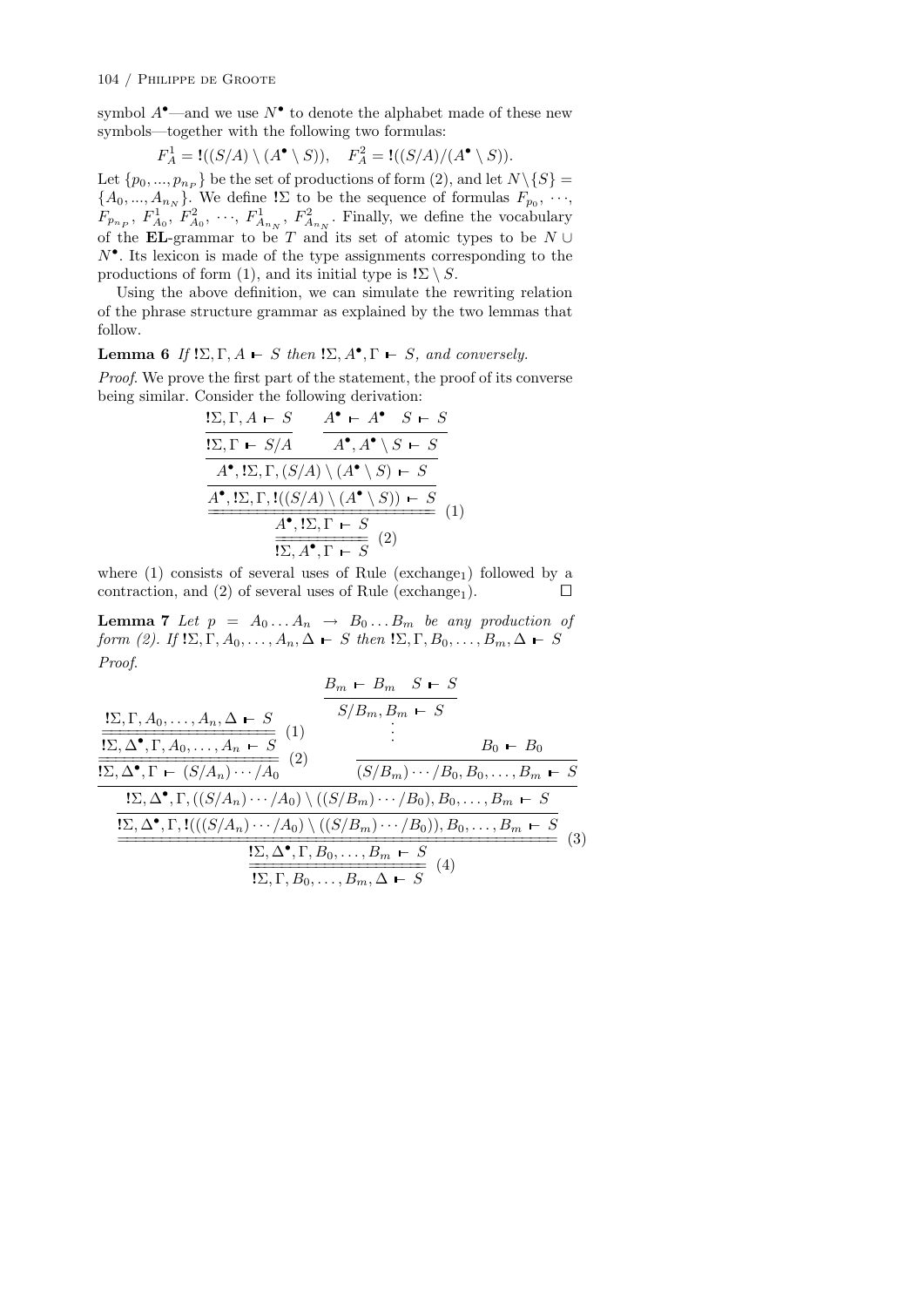where (1) and (4) consist in iterating Lemma 6, (2) corresponds to several uses of Rule (*/* right), and (3) consists of several uses of Rule (exchange<sub>1</sub>) followed by a contraction.  $\square$ 

We obtain Proposition 8 as an immediate corollary of Lemma 7.

**Proposition 8** Let  $\omega \in T^*$  be a word of terminal symbols, and let  $\Omega \in$  $N^*$  *be the sequence of non-terminal symbols assigned to*  $\omega$  *by the typing assignment associated to the productions of form (1). If*  $\omega \in L(G)$ *, then*  $\Omega$  –  $(!\Sigma) \setminus S$ *.* 

## 1.6 Faithfulness of the encoding

In order to prove the converse of Proposition 8, we construct a specific model of  $EL$  that satisfies the sequence of formulas  $! \Sigma$ . To this end, we define  $\Rightarrow^*$  to be the least rewriting relation on the free monoid  $(N \cup N^{\bullet})^*$  that contains  $\rightarrow^*$  (i.e., the rewriting relation of *G*) and that is closed under the following rule:  $S \Rightarrow^* A^{\bullet} \Omega$  whenever  $S \Rightarrow^* \Omega A$ , and *conversely.*

**Definition 6** The relation  $\Rightarrow^* \subset (N \cup N^{\bullet})^* \times (N \cup N^{\bullet})^*$  is the least relation that satifies the following formal system:

$$
\alpha \Rightarrow^* \alpha \quad (\text{refl.})
$$
\n
$$
\alpha \Rightarrow^* \beta \quad (\text{prod.})
$$
\n
$$
\alpha \Rightarrow^* \beta \quad (\text{prod.})
$$
\n
$$
\alpha \Rightarrow^* \beta \quad (\text{long.})
$$
\n
$$
\alpha \Rightarrow^* \beta \quad (\text{long.})
$$
\n
$$
\alpha \Rightarrow^* \beta \quad \beta \Rightarrow^* \gamma \quad (\text{trans.})
$$
\n
$$
\alpha \Rightarrow^* \beta \quad \beta \Rightarrow^* \gamma \quad (\text{trans.})
$$
\n
$$
\alpha \Rightarrow^* \beta \quad (\text{shift})
$$
\n
$$
S \Rightarrow^* \alpha A \quad (\text{shift})
$$
\n
$$
S \Rightarrow^* \alpha A \quad (\text{shift}^{-1})
$$

where in Rule (congr.), either  $\gamma$  or  $\delta$  is possibly empty.

The next step is to show that the relation  $\Rightarrow^*$  is conservative over the relation  $\rightarrow^*$ . To this end, we first establish two easy technical lemmas, and we introduce the definition of a normal derivation from *S*.

### **Lemma 9** If  $\alpha \Rightarrow^* \beta$  and *S* occurs in  $\beta$  then *S* occurs in  $\alpha$ .

*Proof*. Since *S* does not occur in the righthand side of any production of the grammar, the only way of introducing an occurrence of  $S$  in  $\beta$  is by means of Axiom (refl.) or of Rule (congr.). In both cases, this will also introduce an occurrence of  $S$  in  $\alpha$ .

# **Lemma 10** *If*  $S \Rightarrow^* \alpha$  *and*  $\alpha \neq S$  *then S does not occur in*  $\alpha$ *.*

*Proof.* The proof is by induction on the derivation of  $S \Rightarrow^* \alpha$ . The only case that is not straightforward is when the last rule of the derivation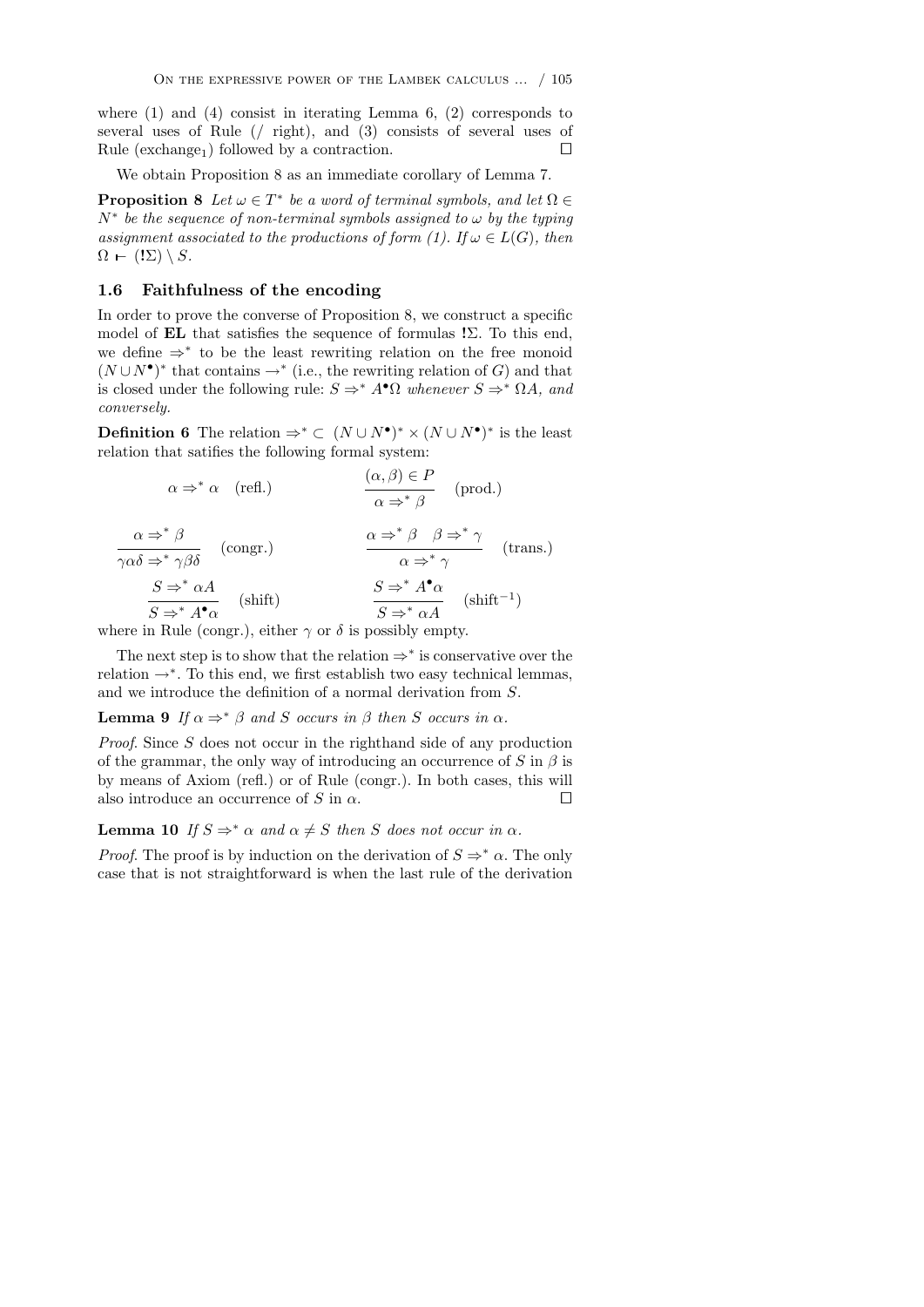is Rule (trans.) Suppose that  $S \Rightarrow^* \alpha$  is obtained from  $S \Rightarrow^* \beta$  and  $\beta \Rightarrow^* \alpha$ , for some  $\beta$ . If  $\beta = S$ , we are done by induction hypothesis. Otherwise, by induction hypothesis,  $S$  does not occur in  $\beta$ . This implies, by Lemma 9, that *S* does not occur in  $\alpha$  either.  $\square$ 

Definition 7 The notion of a normal derivation from *S* is inductively defined as follows.

- 1.  $S \Rightarrow^* S$  is a normal derivation from *S*.
- 2. If  $\Pi$  is a normal derivation from *S*, so are:

$$
\Pi \qquad \Pi
$$
\n
$$
S \Rightarrow^* \alpha A
$$
\n
$$
S \Rightarrow^* A^{\bullet} \alpha
$$
\n
$$
S \Rightarrow^* A^{\bullet} \alpha
$$
\n
$$
S \Rightarrow^* A^{\bullet} \alpha
$$

3. If  $\Pi$  is a normal derivation from  $S$ , so is:

$$
\Pi \atop S \to^* \delta \alpha \gamma \quad \frac{(\alpha, \beta) \in P}{\delta \alpha \gamma \to^* \delta \beta \gamma}
$$

$$
S \to^* \delta \alpha \gamma \quad \frac{(\alpha, \beta) \in P}{S \to^* \delta \beta \gamma}
$$

Let us write  $trans(\Pi_1, \Pi_2)$  for a derivation whose conclusion is obtained from the two derivations  $\Pi_1$  and  $\Pi_2$  by means of Rule (trans.), and similarly for the other rules. We define the degree of a derivation  $\Pi$  (in notation,  $\#\Pi$ ) as follows:

- 1.  $\#refl = 0$ ,
- 2.  $#prod = 0$ ,
- 3.  $\#congr(\Pi) = \#\Pi,$
- 4.  $\#trans(\Pi_1, \Pi_2) = \begin{cases} \# \Pi_2 & \text{if } \Pi_1 \text{ is a normal derivation from S} \\ \# \Pi_1 + \# \Pi_2 + 1 & \text{otherwise,} \end{cases}$
- 5.  $\#shift(\Pi) = \#\Pi + 1,$
- 6.  $\#shift^{-1}(\Pi) = \#\Pi + 1$ .

This definition allows us to prove that any derivation from *S* may be turned into a normal one.

**Lemma 11** If  $S \Rightarrow^* \alpha$  is derivable then there exists a normal deriva*tion from S whith the same conclusion.*

*Proof*. Without lost of generality we consider that there is no instance of Rule (congr.) immediately followed by another instance of Rule (congr) in the derivation of  $S \Rightarrow^* \alpha$ .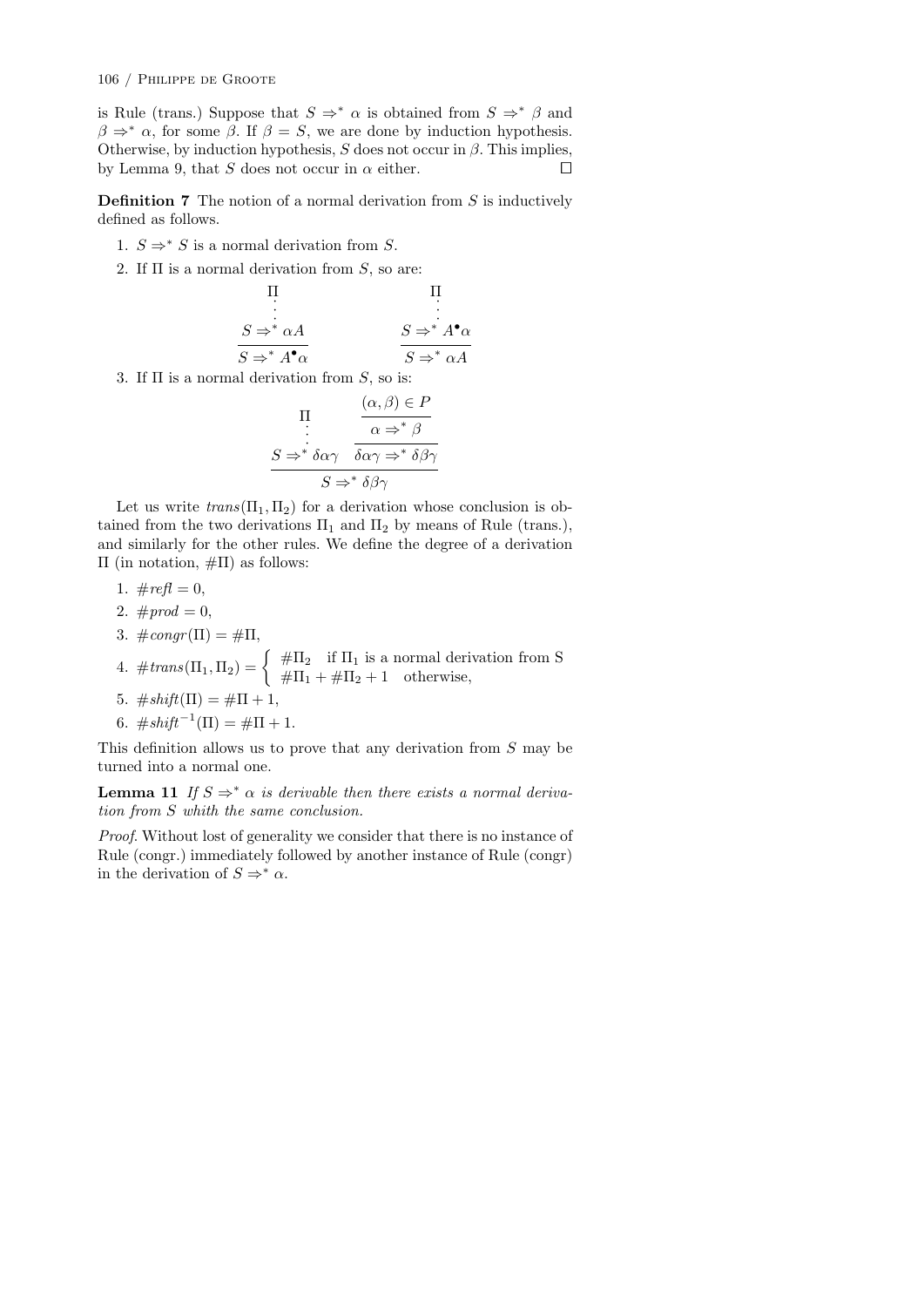We proceed by induction on the degree of the derivation. If the derivation consists of axiom (refl.) then it is normal. If it consists of a single use of Rule (prod.), then it can be easily normalised as follows:

$$
S \Rightarrow^* S \qquad S \Rightarrow^* \alpha
$$
  

$$
S \Rightarrow^* \alpha
$$
  

$$
S \Rightarrow^* \alpha
$$

The case where  $S \Rightarrow^* \alpha$  would be obtained by means of Rule (congr.) is impossible, and the two cases correponding to Rules (shift) and  $(\text{shift}^{-1})$  are straightforward. Therefore we focus on the remaining case, i.e., when the conclusion of the derivation is obtained by transitivity:

$$
\Pi_1 \qquad \Pi_2
$$
\n
$$
\vdots \qquad \vdots
$$
\n
$$
S \Rightarrow^* \beta \qquad \beta \Rightarrow^* \alpha
$$
\n
$$
S \Rightarrow^* \alpha
$$

If  $\beta = S$  then we are done by induction hypothesis on  $\Pi_2$ . Therefore suppose  $\beta \neq S$  and let  $\Pi_1^*$  be the normal proof obtained by applying the induction hypothesis on  $\Pi_1$ . Suppose that  $trans(\Pi_1^*, \Pi_2)$  is not normal. Then it must be of the following shape—*possibly without the last occurrence of Rule* (congr.):

$$
\Pi_{21} \qquad \Pi_{22}
$$
\n
$$
\vdots \qquad \vdots
$$
\n
$$
\Pi_{1}^{*} \qquad \frac{\beta_{2} \Rightarrow^{*} \gamma_{2} \qquad \gamma_{2} \Rightarrow^{*} \alpha_{2}}{\beta_{2} \Rightarrow^{*} \alpha_{2}}
$$
\n
$$
\vdots \qquad \frac{\beta_{2} \Rightarrow^{*} \alpha_{2}}{\alpha_{1} \beta_{2} \alpha_{3} \Rightarrow^{*} \alpha_{1} \alpha_{2} \alpha_{3}}
$$
\n
$$
S \Rightarrow^{*} \alpha_{1} \alpha_{2} \alpha_{3}
$$
\n
$$
(1)
$$

because, by Lemma 10,  $S$  may not occur in  $\beta$ , and consequently there cannot be any occurrence of Rule (shift) or (shift<sup>-1</sup>) in  $\Pi_2$ . Now, Derivation (1) may be transformed as follows:

$$
\Pi_{21}
$$
\n
$$
\Pi_{1}
$$
\n
$$
\vdots
$$
\n
$$
S \Rightarrow^* \alpha_1 \beta_2 \alpha_3
$$
\n
$$
\alpha_1 \beta_2 \alpha_3 \Rightarrow^* \alpha_1 \gamma_2 \alpha_3
$$
\n
$$
\Pi_{22}
$$
\n
$$
\alpha_1 \beta_2 \alpha_3 \Rightarrow^* \alpha_1 \gamma_2 \alpha_3
$$
\n
$$
\Pi_{22}
$$
\n
$$
\vdots
$$
\n
$$
\Pi_{22}
$$
\n
$$
\vdots
$$
\n
$$
\Pi_{22}
$$
\n
$$
\vdots
$$
\n
$$
\Pi_{22}
$$
\n
$$
\vdots
$$
\n
$$
\Pi_{22}
$$
\n
$$
\vdots
$$
\n
$$
\Pi_{22}
$$
\n
$$
\vdots
$$
\n
$$
\Pi_{22}
$$
\n
$$
\vdots
$$
\n
$$
\Pi_{22}
$$
\n
$$
\vdots
$$
\n
$$
\Pi_{22}
$$
\n
$$
\vdots
$$
\n
$$
\Pi_{22}
$$
\n
$$
\vdots
$$
\n
$$
\Pi_{22}
$$
\n
$$
\vdots
$$
\n
$$
\Pi_{22}
$$
\n
$$
\vdots
$$
\n
$$
\Pi_{22}
$$
\n
$$
\vdots
$$
\n
$$
\Pi_{22}
$$
\n
$$
\vdots
$$
\n
$$
\Pi_{22}
$$
\n
$$
\vdots
$$
\n
$$
\Pi_{22}
$$
\n
$$
\vdots
$$
\n
$$
\Pi_{22}
$$
\n
$$
\vdots
$$
\n
$$
\Pi_{22}
$$
\n
$$
\vdots
$$
\n
$$
\Pi_{22}
$$
\n
$$
\vdots
$$
\n
$$
\Pi_{22}
$$
\n
$$
\vdots
$$
\n
$$
\Pi_{22}
$$
\n
$$
\vdots
$$
\n
$$
\Pi_{22}
$$
\n
$$
\vdots
$$
\n
$$
\vdots
$$
\n
$$
\vdots
$$
\n
$$
\vdots
$$
\n $$ 

and Derivation (2) may be normalised by applying twice the induction hypothesis.  $\Box$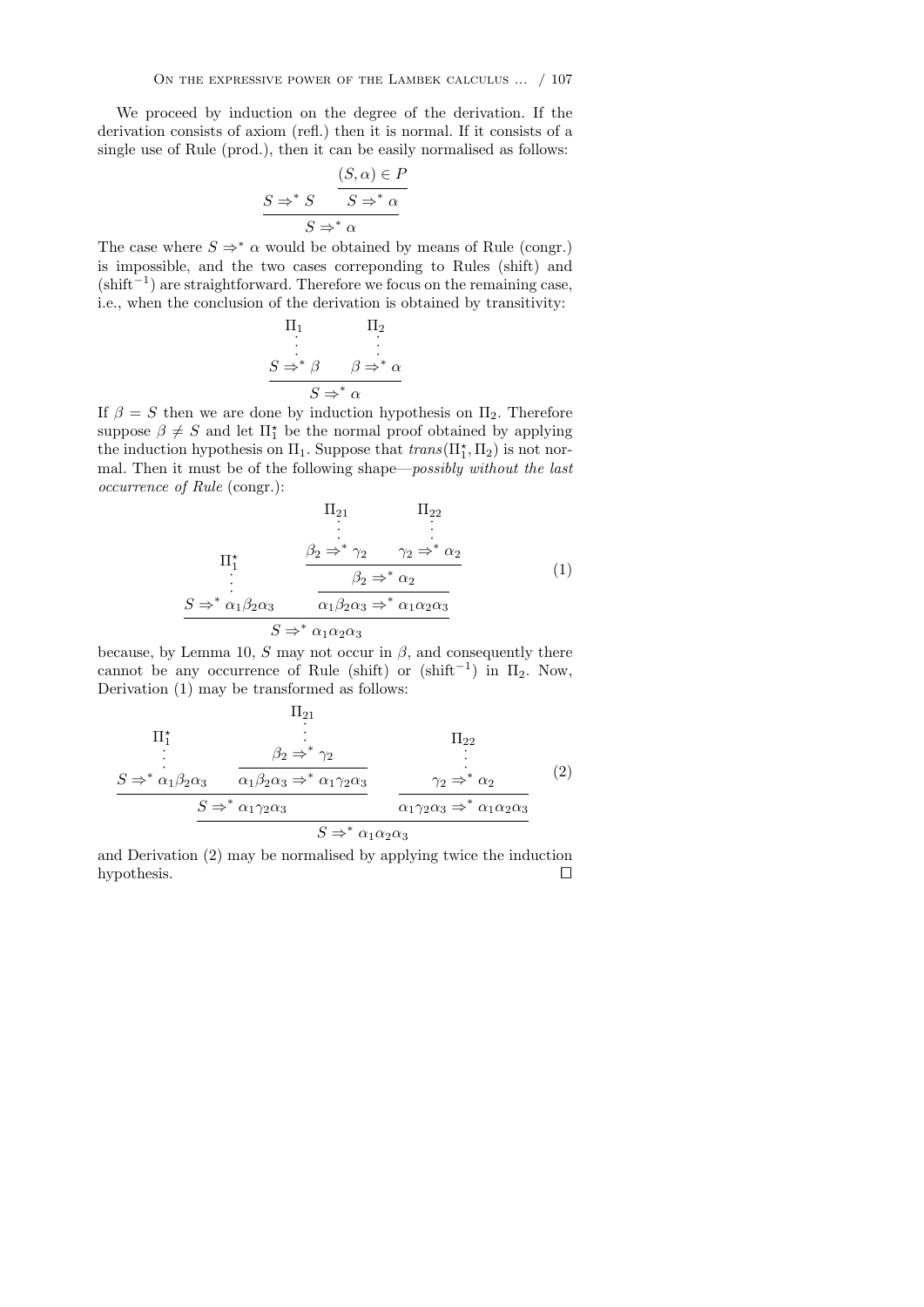#### 108 / Philippe de Groote

We are now in a position of proving the announced conservativity result.

# **Lemma 12** *If*  $S \Rightarrow^* A^{\bullet} \beta$  *and*  $\beta \in N^*$  *then*  $S \rightarrow^* \beta A$ *.*

*Proof.* According to Lemma 11, the proof proceeds by induction on the structure of the normal derivations from *S*. The base case is immediate, and the inductive cases corresponding to Clause 2 of Definition 7 are direct. Consequently, we concentrate on the case corresponding to clause 3:

$$
\frac{(\gamma_2, \beta_2) \in P}{\gamma_2 \Rightarrow^* \beta_2}
$$
\n
$$
S \Rightarrow^* A^{\bullet} \beta_1 \gamma_2 \beta_3 \quad A^{\bullet} \beta_1 \gamma_2 \beta_3 \Rightarrow^* A^{\bullet} \beta_1 \beta_2 \beta_3
$$
\n
$$
S \Rightarrow^* A^{\bullet} \beta_1 \beta_2 \beta_3
$$
\n(1)

By induction hypothesis, we have  $S \rightarrow^* \beta_1 \gamma_2 \beta_3 A$ , hence:

$$
\frac{(\gamma_2, \beta_2) \in P}{\gamma_2 \to^* \beta_2}
$$
  

$$
\frac{S \to^* \beta_1 \gamma_2 \beta_3 A}{\beta_1 \gamma_2 \beta_3 A \to^* \beta_1 \beta_2 \beta_3 A}
$$
  

$$
S \to^* \beta_1 \beta_2 \beta_3 A
$$

We get Proposition 13 as an immediate corollary of Lemma 12.

**Proposition 13** *If*  $S \Rightarrow^* \alpha$  *and*  $\alpha \in N^*$  *then*  $S \rightarrow^* \alpha$ *.* 

We now consider the phase space whose underlying monoid is the freely generated monoid  $(N \cup N^{\bullet})^*$ , and whose facts are defined to be the subsets of  $(N \cup N^{\bullet})^*$  that are closed under  $\Rightarrow^*$ . We first have to show that this construction is actually a phase space. Clearly, the set of facts is closed by intersection, and  $(N \cup N^{\bullet})^*$  is a fact. It remains to prove that Conditions 5.(a) and 5.(b) of Definition 2 are satisfied. We prove Condition 5.(a), the proof of 5.(b) being similar.

Let  $\alpha \in (N \cup N^{\bullet})^*$ , and let  $F \subset (N \cup N^{\bullet})^*$  be closed under  $\Rightarrow^*$ . Take  $G = {\alpha} \rightarrow F$ . By Definition 3, we have that  $\forall \beta \in (N \cup N^{\bullet})^*$ ,  $\alpha\beta \in F$  iff  $\beta \in G$ . It remains to prove that G is a fact. Suppose  $\beta \in G$ and  $\beta \Rightarrow^* \gamma$ . By definition of *G*, we have  $\alpha\beta \in F$ . By rule (congr.), we have  $\alpha\beta \Rightarrow^* \alpha\gamma$ . Therefore,  $\alpha\gamma \in F$ , which implies  $\gamma \in G$ .

Let [[*·*]] denote the semantic interpretation induced by the following valuation:

$$
\eta(A) = \{ \alpha \mid A \Rightarrow^* \alpha \}, \text{ for } A \in N
$$
  

$$
\eta(A^{\bullet}) = \{ A^{\bullet} \}, \text{ for } A^{\bullet} \in N^{\bullet}.
$$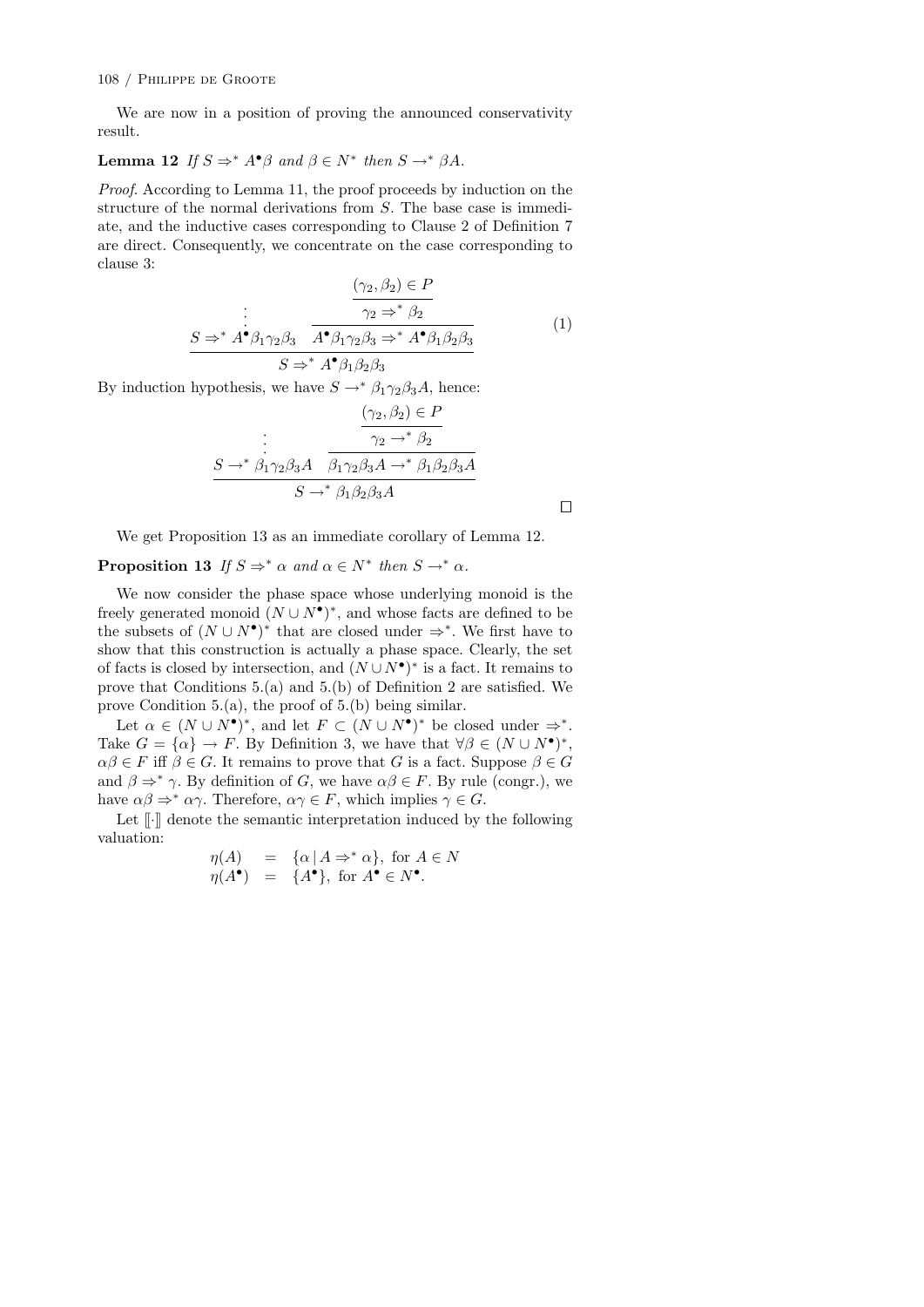As we announced at the beginning of this section, the above interpretation satisfies the sequence of formulas  $\Sigma$ . This is established by the next two lemmas.

**Lemma 14** 1  $\in$   $\llbracket F_p \rrbracket$ *, for any production p of form (2).* 

*Proof.* Let  $p = A_0 \dots A_n \rightarrow B_0 \dots B_m$ , it suffices to prove that

$$
[[(S/A_n)\cdots/A_0)] \subset [[(S/B_m)\cdots/B_0)]].
$$

Suppose that  $\sigma$  is such that:

$$
\forall x_0 \in [\![A_0]\!], \ldots, \forall x_n \in A_n, \sigma x_0 \ldots x_n \in [\![S]\!]
$$
 (1)

Suppose also  $\beta_i \in [B_i]$ , for  $0 \leq i \leq m$ . we have to prove that  $\sigma\beta_0 \ldots \beta_m \in [\![S]\!]$ .

By definition of the valuation  $\eta$ , we have  $B_i \Rightarrow^* \beta_i$ , for  $0 \leq i \leq m$ . Consequently,  $\sigma A_0 \ldots A_n \Rightarrow^* \sigma B_0 \ldots B_m \Rightarrow^* \sigma \beta_0 \ldots \beta_m$ . Then, by instantiating (1), we obtain  $\sigma A_0 \dots A_n \in [S]$ , which implies  $\sigma \beta_0 \dots \beta_m \in$  $[[S]]$  by definition of  $\eta$ .

Lemma 15  $1 \in [F_A^1]$  and  $1 \in [F_A^2]$ , for any  $A \in N \setminus \{S\}$ .

*Proof.* We show that  $[[S/A]] \subset [[A^{\bullet} \setminus S]]$ . Suppose  $\sigma \in [[S/A]]$ , from which it follows that  $\sigma A \in [S]$ . Hence,  $S \Rightarrow^* \sigma A$  by definition of  $\eta$ , and  $S \Rightarrow^* A^{\bullet} \sigma$  by Rule (shift). This implies that  $\sigma \in [A^{\bullet} \setminus S]$ .

The proof that  $1 \in [F_A^2]$  is similar.  $\square$ 

Remark that 1 (i.e., the empty word) is the only element that belongs to the closure of *{*1*}*, that is idempotent, and that commutes with all the others elements of  $(N \cup N^{\bullet})^*$ . Consequently, Lemmas 14 and 15 imply that  $[[!\Sigma]] = \{1\}.$ 

We now have all the ingredients needed to prove the converse of Proposition 8.

**Proposition 16** Let  $\omega \in T^*$  be a word of terminal symbols, and let  $\Omega \in N^*$  be the sequence of non-terminal symbols assigned to  $\omega$  by the *typing assignment associated to the productions of form (1).* If  $\Omega$   $\vdash$  $(\sum) \setminus S$ *, then*  $\omega \in L(G)$ *.* 

*Proof.* By proposition 5,  $\Omega \subset [[(\mathbf{I}\Sigma) \setminus S]]$  or, equivalently,  $[[\mathbf{I}\Sigma,\Omega]] \subset$ [[S]]. Hence, by Lemmas 14 and 15,  $\lbrack \lbrack \Omega \rbrack \rbrack \subset \lbrack \lbrack S \rbrack \rbrack$ . Therefore  $\Omega \in \lbrack \lbrack S \rbrack \rbrack$ , which implies  $S \Rightarrow^* \Omega$ . Then, by Proposition 13,  $S \rightarrow^* \Omega$ . Consequently,  $S \rightarrow^* \omega$ . quently,  $S \rightarrow^* \omega$ .

#### References

Buszkowski, W. 1982. Some decision problems in the theory of syntactic categories. *Zeitschr. f. math Logik und Grundlagen d. Math.* 28:539–548.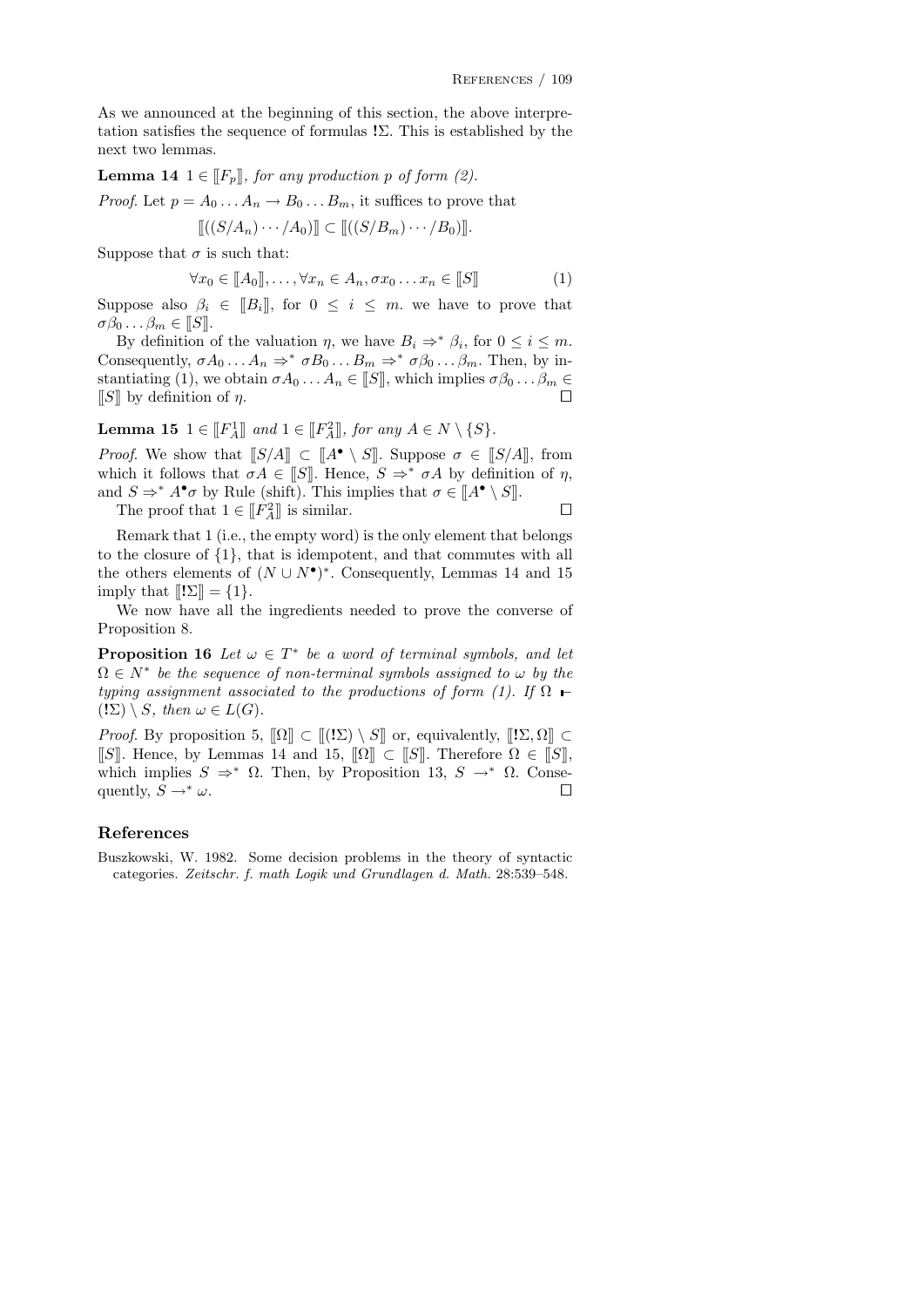Carpenter, B. 1999. The turing-completeness of multimodal categorial grammars. In J. Gerbrandy, M. Marx, M. de Rijke, and Y. Venema, eds., *JFAK. Essays dedicated to Johan van Benthem in honor of his 50th Birthday*. Amsterdam University Press.

Girard, J.-Y. 1987. Linear logic. *Theoretical Computer Science* 50:1–102.

Lambek, J. 1958. The mathematics of sentence structure. *Amer. Math. Monthly* 65:154–170.

- Lincoln, P., J. Mitchell, A. Scedrov, and N. Shankar. 1992. Decision problems for propositional linear logic. *Annals of Pure ans Applied Logic* 56:239–311.
- Moortgat, M. 1997. Categorial type logics. In J. van Benthem and A. ter Meulen, eds., *Handbook of Logic and Language*, chap. 2. Elsevier.
- Moot, R. 2002. *Proof Nets for Linguistic Analysis*. Ph.D. thesis, Utrecht University.
- Okada, M. 1999. Phase semantic cut-elimination and normalization proofs of first- and higher-order linear logic. *Theoretical Computer Science* 227(1– 2):333–396.
- Pentus, M. 1993. Lambek grammars are context free. In *Proceedings of the eigth annual IEEE symposium on logic in computer science*, pages 429– 433.

#### 1.7 Appendix: Phase semantics completeness

The proof of Proposition 16 does not require the completeness of the phase semantics. Soundness only is needed. Nevertheless, it is interesting to note that the phase semantics of Section 1.3 is indeed complete. We establish this result in this appendix.

For any formula *A*, define the following set:

$$
[A] = {\{\Gamma \mid \vdash (\Gamma \vdash A)\}}
$$

Then, construct the following syntactic phase space:

- 1. *M* is the set of antecedents, with concatenation as product, and the empty sequence as unit;
- 2.  $F$  is defined to be the least set such that:
	- (a)  $[A] \in \mathcal{F}$ , for any formula A,
	- (b)  $M \in \mathcal{F}$ ,
	- (c)  $\mathcal F$  is closed by arbitrary intersection.

Clearly, Conditions 1–4 of Definition 2 are satisfied. We check condition 5.(a), the proof of Condition 5.(b) being similar.

Let  $\Gamma = A_0, \ldots, A_n \in M$  and let  $F \in \mathcal{F}$ . If  $F = M$  then we take  $G = M$ . Otherwise, there exists a family  $T$  of formulas such that  $F =$  $\bigcap_{A \in \mathcal{T}}[A]$ . Define

$$
G = \bigcap_{A \in \mathcal{T}} [A_n \setminus (\cdots (A_0 \setminus A) \cdots)].
$$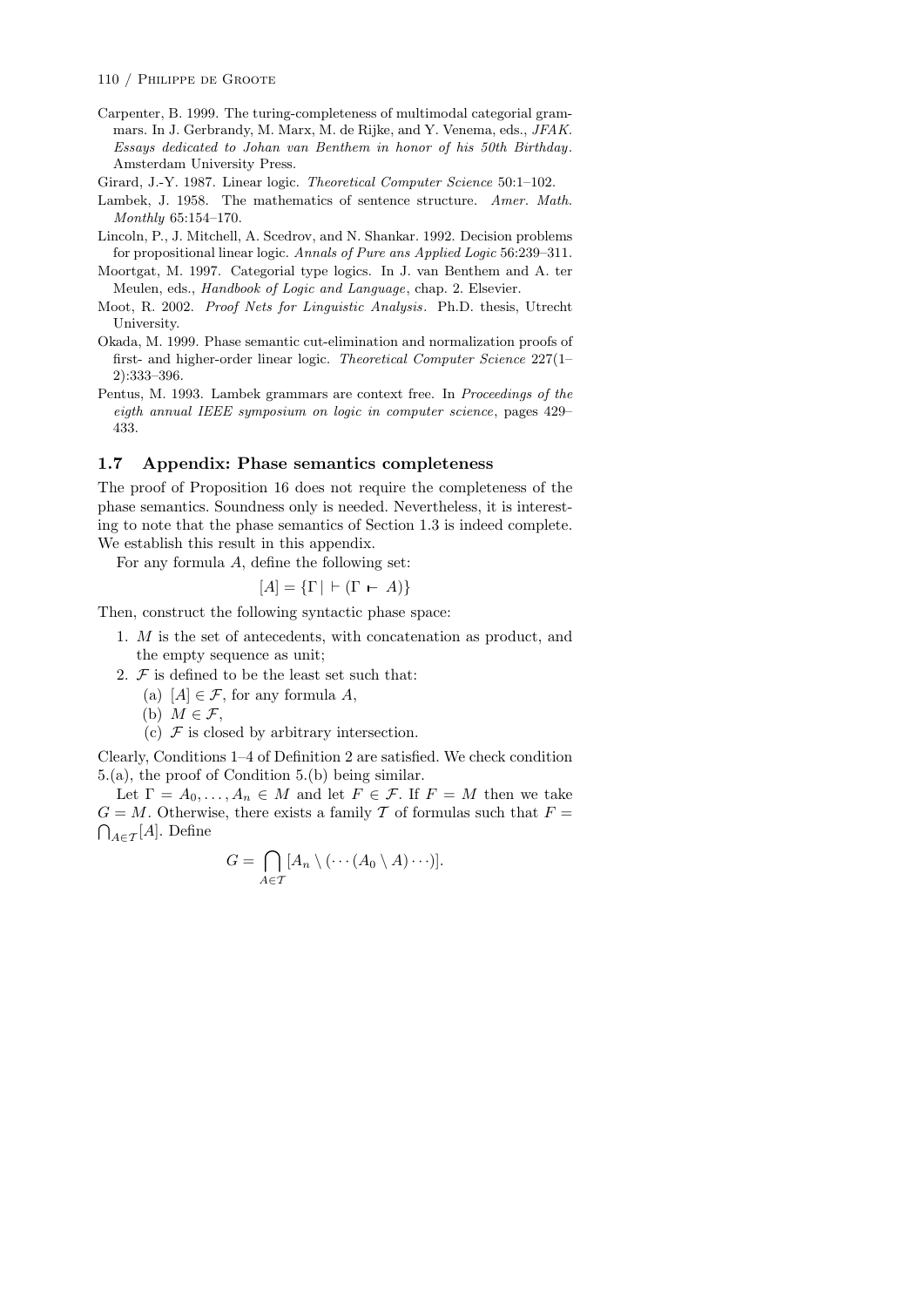For all  $\Delta \in M$  and all  $A \in \mathcal{T}$ ,  $\Gamma, \Delta \in [A]$  if and only if  $\vdash (\Gamma, \Delta \vdash A)$ if and only if  $\vdash (\Delta \vdash A_n \setminus (\cdots (A_0 \setminus A) \cdots))$  if and only if  $\Delta \in [A_n \setminus$  $(\cdots (A_0 \setminus A) \cdots)].$ 

Then, we define an enriched phase space by taking *K* to be the set of sequences of exponential formulas.

Lemma 17 *The following properties hold:*

- *1.*  $[A \setminus B] = {\Gamma | \forall \Delta$ .  $\vdash (\Delta \vdash A) \text{ implies } \vdash (\Delta, \Gamma \vdash B)}.$
- *2.*  $[A/B] = {\Gamma | \forall \Delta \cdot \vdash (\Delta \vdash A) \text{ implies } \vdash (\Gamma, \Delta \vdash B)}.$
- *3. Let A be a formula and F be a fact such that*  $A \in F$ *. If*  $\vdash$   $(\Gamma \vdash A)$ *then*  $\Gamma \in F$ *.*

*Proof*.

- 1. Suppose  $\Gamma \in [A \setminus B]$ , i.e,  $\vdash (\Gamma \vdash A \setminus B)$ . This implies that  $\vdash (A, \Gamma \vdash B)$ . Then, for all  $\Delta$  such that  $\vdash (\Delta \vdash A)$ , we have  $\vdash (\Delta, \Gamma \vdash B)$ , by Rule (cut). Conversely, suppose that  $\forall \Delta$ .  $\vdash$  $(\Delta \vdash A)$  implies  $\vdash (\Delta, \Gamma \vdash B)$ . By instantiating  $\Delta$  with *A*, we have  $\vdash (A, \Gamma \vdash B)$ . Then,  $\vdash (\Gamma \vdash A \setminus B)$ , by Rule ( $\setminus$  right).
- 2. Similarly.
- 3. If *F* = *M* then the property holds. Otherwise, there exists a family *T* of formulas such that  $F = \bigcap_{B \in \mathcal{F}} [B]$ . Hence, for all  $B \in \mathcal{T}$ ,  $\vdash (A \vdash B)$ . Consequently, by Rule (cut), for all  $B \in \mathcal{T}$ ,  $\vdash (\Gamma \vdash B), \text{ i.e., } \Gamma \in [B].$

 $\Box$ 

**Lemma 18** Let *n* be the valuation such that  $n(a) = [a]$ . Then, for all *formula*  $A$ *,*  $\llbracket A \rrbracket \eta = [A]$ *.* 

*Proof*. The proof proceeds by induction on the structure of *A*.

*A* is atomic. We have  $\llbracket A \rrbracket \eta = \eta(A) = [A].$ 

 $A = B \setminus C$ . We have  $\llbracket B \setminus C \rrbracket \eta = \llbracket B \rrbracket \eta \to \llbracket C \rrbracket \eta$ . By induction hypothesis,  $[Bl] \eta \rightarrow [Cl] \eta = [B] \rightarrow [C] = \{ \Gamma | \forall \Delta \vdash (\Delta \vdash B) \text{ implies } \vdash$  $(\Delta, \Gamma \vdash C)$ }, and we conclude by Lemma 17, Property 1.

 $A = B/C$ . Similarly to the previous case, using Lemma 17, Property  $\mathfrak{D}$ 

 $A = B$ . We have  $[[B]\eta] = C_{\mathcal{F}}([B]\eta \cap K) = C_{\mathcal{F}}([B]\cap K)$ , by induction hypothesis, i.e.,  $[|!B]\eta = C_{\mathcal{F}}({\{!\Gamma \mid \vdash (!\Gamma \vdash B)\}})$ . By Rule (! right), we have  $\{!\Gamma | \vdash (!\Gamma - B)\} \subset [!B]$ . Then, by Lemma 3, Property 2, and Lemma 1, Property 4,  $C_{\mathcal{F}}(\{!\Gamma | \vdash (\mathbb{I} \rightharpoonup B)\}) \subset [\mathbb{I} B]$ . Conversely, suppose that  $\Gamma \in [B]$ . By Rule (! left), we have  $B \in C_{\mathcal{F}}({\{\Gamma\}})$  + ( $\Gamma$  + *B*) $}$ ). Hence, by Lemma 17, Property 3,  $\Gamma \in C_{\mathcal{F}}(\{\Gamma \mid \Gamma \vdash (\Gamma \vdash B)\})$ .  $\Box$